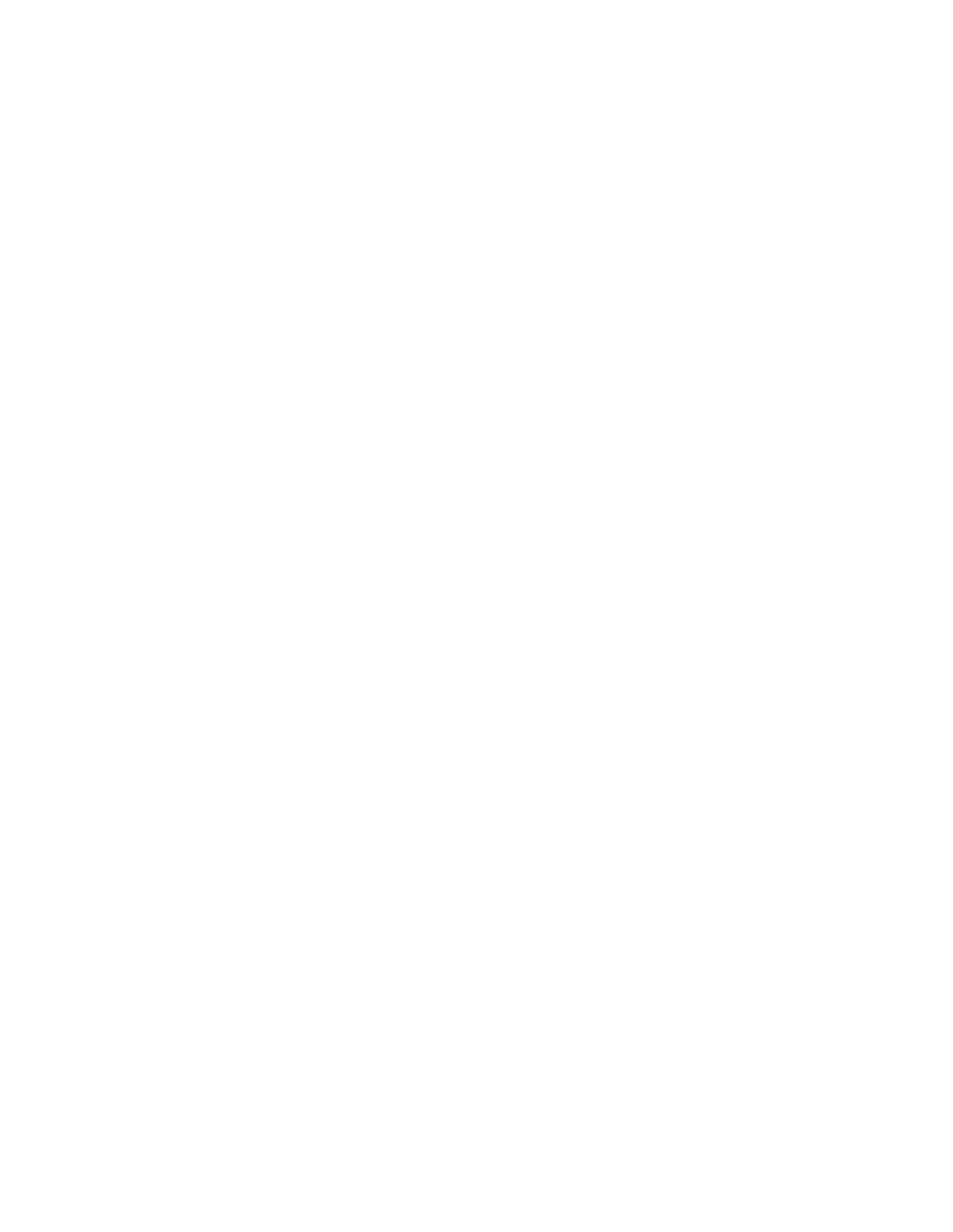| <b>Version</b> | Date                                                                                                                         | <b>Reason for Revisions</b>                                                                                                                                                                                                                                                                                                                                                                                                                                                                                                                                                                                                                                                               | <b>Completed By</b>                          |
|----------------|------------------------------------------------------------------------------------------------------------------------------|-------------------------------------------------------------------------------------------------------------------------------------------------------------------------------------------------------------------------------------------------------------------------------------------------------------------------------------------------------------------------------------------------------------------------------------------------------------------------------------------------------------------------------------------------------------------------------------------------------------------------------------------------------------------------------------------|----------------------------------------------|
| 1.0            | Policies and procedures as of<br>October 1, 2015<br>Published: February 25, 2016                                             | New document                                                                                                                                                                                                                                                                                                                                                                                                                                                                                                                                                                                                                                                                              | FSSA and HPE                                 |
| 1.1            | Policies and procedures as of<br>April 1, 2016<br>Published: October 13, 2016                                                | Scheduled update                                                                                                                                                                                                                                                                                                                                                                                                                                                                                                                                                                                                                                                                          | FSSA and HPE                                 |
| 1.2            | Policies and procedures as of<br>April 1, 2016<br>(CoreMMIS updates as of<br>February 13, 2017)<br>Published: April 11, 2017 | CoreMMIS update                                                                                                                                                                                                                                                                                                                                                                                                                                                                                                                                                                                                                                                                           | FSSA and HPE                                 |
| 2.0            | Policies and procedures as of<br>April 1, 2017<br>Published: September 28,<br>2017                                           | Scheduled update                                                                                                                                                                                                                                                                                                                                                                                                                                                                                                                                                                                                                                                                          | FSSA, Myers and<br>Stauffer, and DXC         |
| 3.0            | Policies and procedures as of<br>February 1, 2018<br>Published: July 10, 2018                                                | Scheduled update                                                                                                                                                                                                                                                                                                                                                                                                                                                                                                                                                                                                                                                                          | FSSA, Myers and<br>Stauffer, and DXC         |
| 4.0            | Policies and procedures as of<br>March 1, 2019<br>Published: July 25, 2019                                                   | Scheduled update                                                                                                                                                                                                                                                                                                                                                                                                                                                                                                                                                                                                                                                                          | FSSA, Myers and<br>Stauffer, and DXC         |
| 5.0            | Policies and procedures as of<br>June 1, 2020<br>Published: January 28, 2021                                                 | Scheduled update:<br>• Edited text as needed for<br>clarity<br>• Updated Ascend links and<br>references to Maximus<br>Added notes about the IHCP<br>$\bullet$<br>fiscal agent name changing to<br>Gainwell Technologies<br>• Updated procedures in the<br><b>LOC</b> Referrals section<br>• Updated the <b>Resident Review</b><br><b>Process</b> section and<br>subsections<br>Replaced mailing address with<br>$\bullet$<br>link to the Myers and Stauffer<br>web portal in the <b>Application</b><br>of Corrective Remedies section<br>• Inserted a figure in the<br><b>IHCP Member Eligibility</b><br><b>Considerations</b> section<br>showing the IHCP Portal<br>LOC assignment panel | FSSA, Myers and<br>Stauffer, and<br>Gainwell |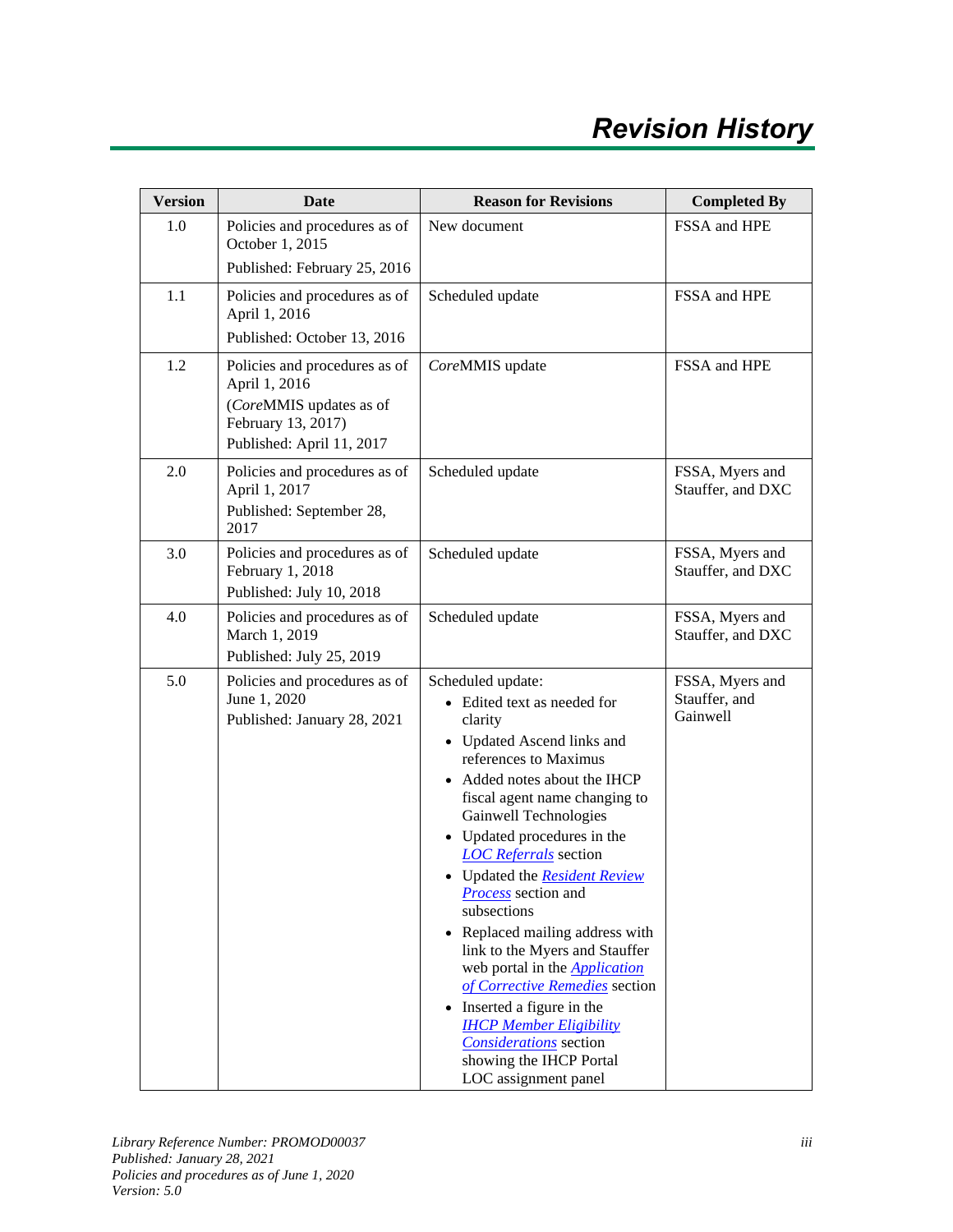| <b>Version</b> | Date | <b>Reason for Revisions</b>                                                                                                                                                                                                                                                                                                                                                                                                                                                                                                                                                                                                                                                                                                                                                                                                                       | <b>Completed By</b> |
|----------------|------|---------------------------------------------------------------------------------------------------------------------------------------------------------------------------------------------------------------------------------------------------------------------------------------------------------------------------------------------------------------------------------------------------------------------------------------------------------------------------------------------------------------------------------------------------------------------------------------------------------------------------------------------------------------------------------------------------------------------------------------------------------------------------------------------------------------------------------------------------|---------------------|
|                |      | Updated the end-date for the<br>$\bullet$<br>IHCP rate reduction in the<br><b>Nursing Facility</b><br><i>Reimbursement</i> section<br>• Updated information about the<br>Nursing Facility Quality Add-<br>On in the <i>Case-Mix</i><br>Reimbursement<br>• Added and clarified<br>information about medical and<br>nonmedical supplies and DME<br>in the <i>Proprietary Large</i><br><b>Private and Small ICFs/IID</b><br>section<br>• Updated the type-of-bill code<br>for ICFs/IID and removed the<br>note with previous billing<br>guidance from the<br><b>Intermediate Care Facilities</b><br>for Individuals with<br><b>Intellectual Disabilities Billing</b><br>section<br>• Added IEDSS reference in the<br><b>Patient Liability</b> section<br>• Updated the <i>Claims for</i><br><b>Durable Medical Equipment</b><br>and Supplies section |                     |
|                |      | • Added the <i>Claims for</i><br><b>Physician Visits</b> section<br>Added a note about the<br>occurrence code for live<br>discharge in the <b>Autoclosure of</b>                                                                                                                                                                                                                                                                                                                                                                                                                                                                                                                                                                                                                                                                                  |                     |
|                |      | <b>LOC</b> for Discharged Residents<br>section<br>Replaced the Comprehensive<br>Care Beds section and<br>subsections with the new<br><b>Certificate of Need Program</b>                                                                                                                                                                                                                                                                                                                                                                                                                                                                                                                                                                                                                                                                           |                     |
|                |      | section<br>Added the <i>Medicaid Recovery</i><br><b>Audit Contractor for Long-</b><br>Term Care Facilities section<br>Removed the Preadmission<br><b>Screening and Resident</b>                                                                                                                                                                                                                                                                                                                                                                                                                                                                                                                                                                                                                                                                   |                     |
|                |      | Review Billing section                                                                                                                                                                                                                                                                                                                                                                                                                                                                                                                                                                                                                                                                                                                                                                                                                            |                     |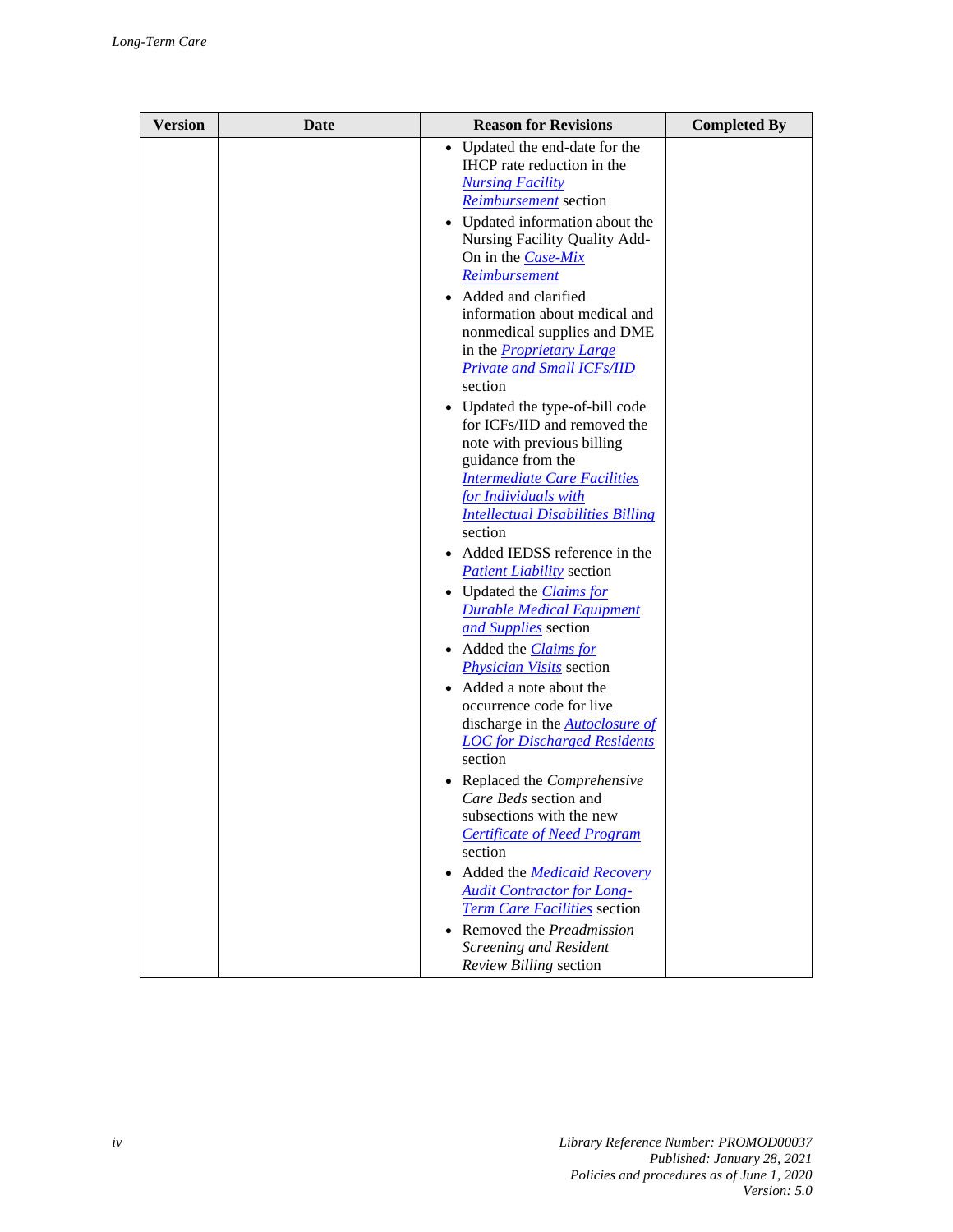| Level-of-Care Assessments, Level I Screens, and Level II Evaluations for Long-Term Care 1 |  |
|-------------------------------------------------------------------------------------------|--|
|                                                                                           |  |
|                                                                                           |  |
|                                                                                           |  |
|                                                                                           |  |
|                                                                                           |  |
|                                                                                           |  |
|                                                                                           |  |
|                                                                                           |  |
|                                                                                           |  |
|                                                                                           |  |
|                                                                                           |  |
|                                                                                           |  |
|                                                                                           |  |
| Intermediate Care Facilities for Individuals with Intellectual Disabilities Reimbursement |  |
|                                                                                           |  |
|                                                                                           |  |
|                                                                                           |  |
| Intermediate Care Facilities for Individuals with Intellectual Disabilities Billing23     |  |
|                                                                                           |  |
|                                                                                           |  |
|                                                                                           |  |
|                                                                                           |  |
|                                                                                           |  |
|                                                                                           |  |
|                                                                                           |  |
|                                                                                           |  |
|                                                                                           |  |
|                                                                                           |  |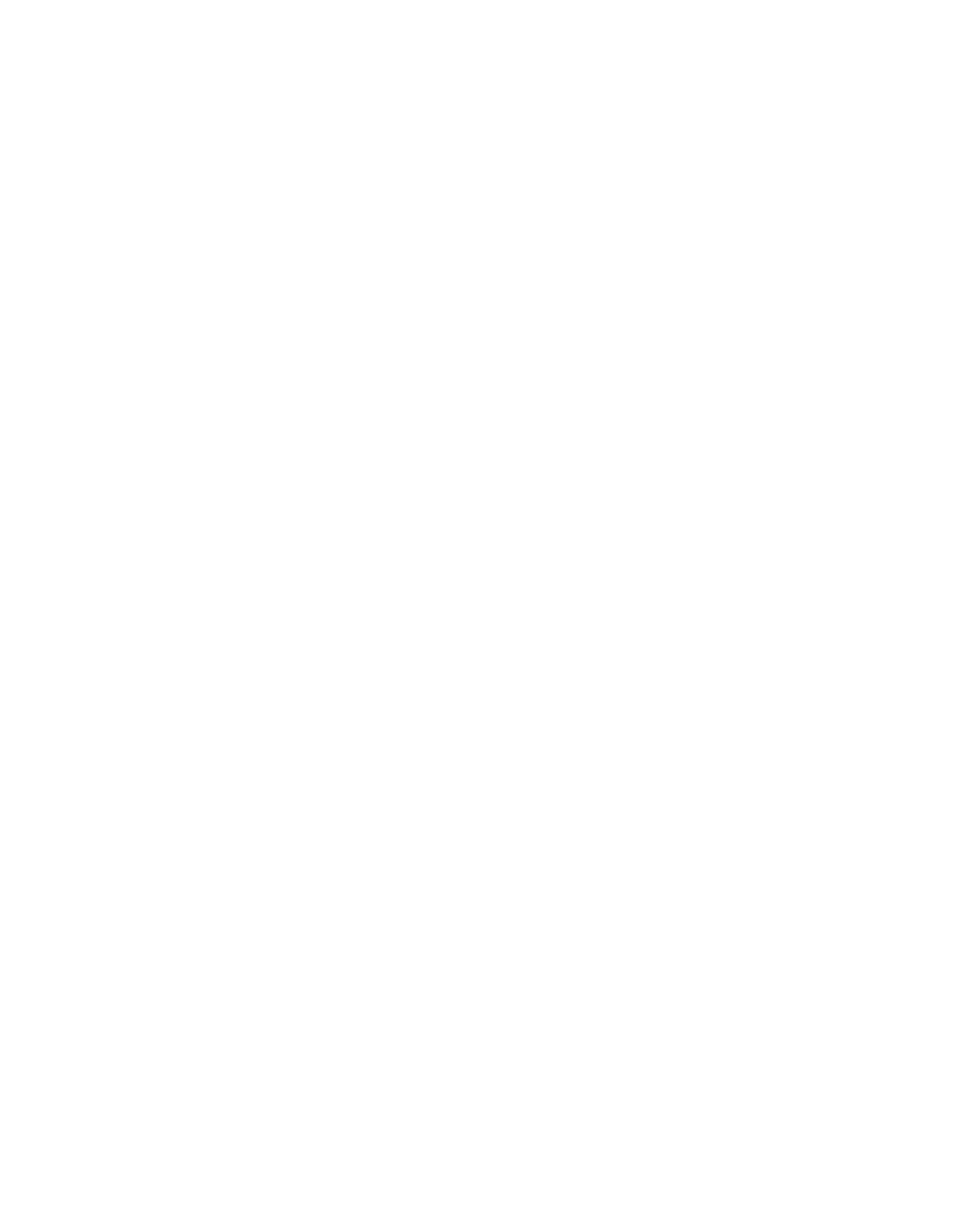*Note: For updates to information in this module, see IHCP [Banner Pages and Bulletins](https://www.in.gov/medicaid/providers/737.htm) at in.gov/medicaid/providers.*

## <span id="page-6-0"></span>**Introduction**

The Indiana Family and Social Services Administration (FSSA) and the Centers for Medicare & Medicaid Services (CMS) design and define the following for the Long-Term Care (LTC) program:

- Level of care (LOC)
- Preadmission Screening and Resident Review (PASRR)
- Case-mix reimbursement methodology

These safeguards are necessary to protect the health and welfare of institutionalized Indiana Health Coverage Programs (IHCP) members, as well as all individuals with mental illness (MI) or intellectual or developmental disability (ID/DD). This review system assists the FSSA in meeting its responsibilities under the law while effectively monitoring, processing, and ensuring appropriate payment of LTC facility claims.

LTC facilities include the following IHCP providers:

- Nursing facilities Provider type 03, specialties 030 and 032
- Intermediate care facilities for individuals with intellectual disabilities (ICFs/IID) Provider type 03, specialty 031

*Note: The IHCP offers the Program of All-Inclusive Care for the Elderly (PACE) in designated service areas within the state. For more information about PACE, see the [Member Eligibility and Benefit Coverage](https://www.in.gov/medicaid/files/member%20eligibility%20and%20benefit%20coverage.pdf) module.*

## <span id="page-6-1"></span>**Level-of-Care Assessments, Level I Screens, and Level II Evaluations for Long-Term Care**

All applicants to Medicaid-certified nursing facilities (NFs) in Indiana are entered in the State's web-based PASRR system, and a **Level I screen** is completed to initiate the PASRR process. When indicated, a **Level II evaluation** is performed to identify the specialized needs of individuals with MI, ID/DD, or MI/ID/DD. For individuals seeking Medicaid coverage of their NF stay, as well as for certain other populations, an **LOC**  assessment is completed to determine whether the individual meets State LOC criteria.

LOC reviews and referrals for Level I screens and Level II evaluations can also take place as part of the minimum data set (MDS) reviews conducted periodically for all residents of Medicaid-certified NFs in Indiana. See the *Minimum Data Set Reviews – [Case-Mix/LOC/PASRR Review Procedures](#page-12-0)* section for details.

Providers can request access to the web-based PASRR system via email at [dts-das@fssa.in.gov.](mailto:dts-das@fssa.in.gov) Questions or issues regarding PASRR may be sent to [PASRR@fssa.in.gov.](mailto:PASRR@fssa.in.gov) For additional information, see the see the Indiana PASRR provider manual and other resources available from the *[Indiana PASRR Tools and Resources](https://maximus.com/svcs/indiana)* page at maximus.com and the *[Preadmission Screening Resident Review](https://www.in.gov/fssa/da/5011.htm)* page at in.gov/fssa.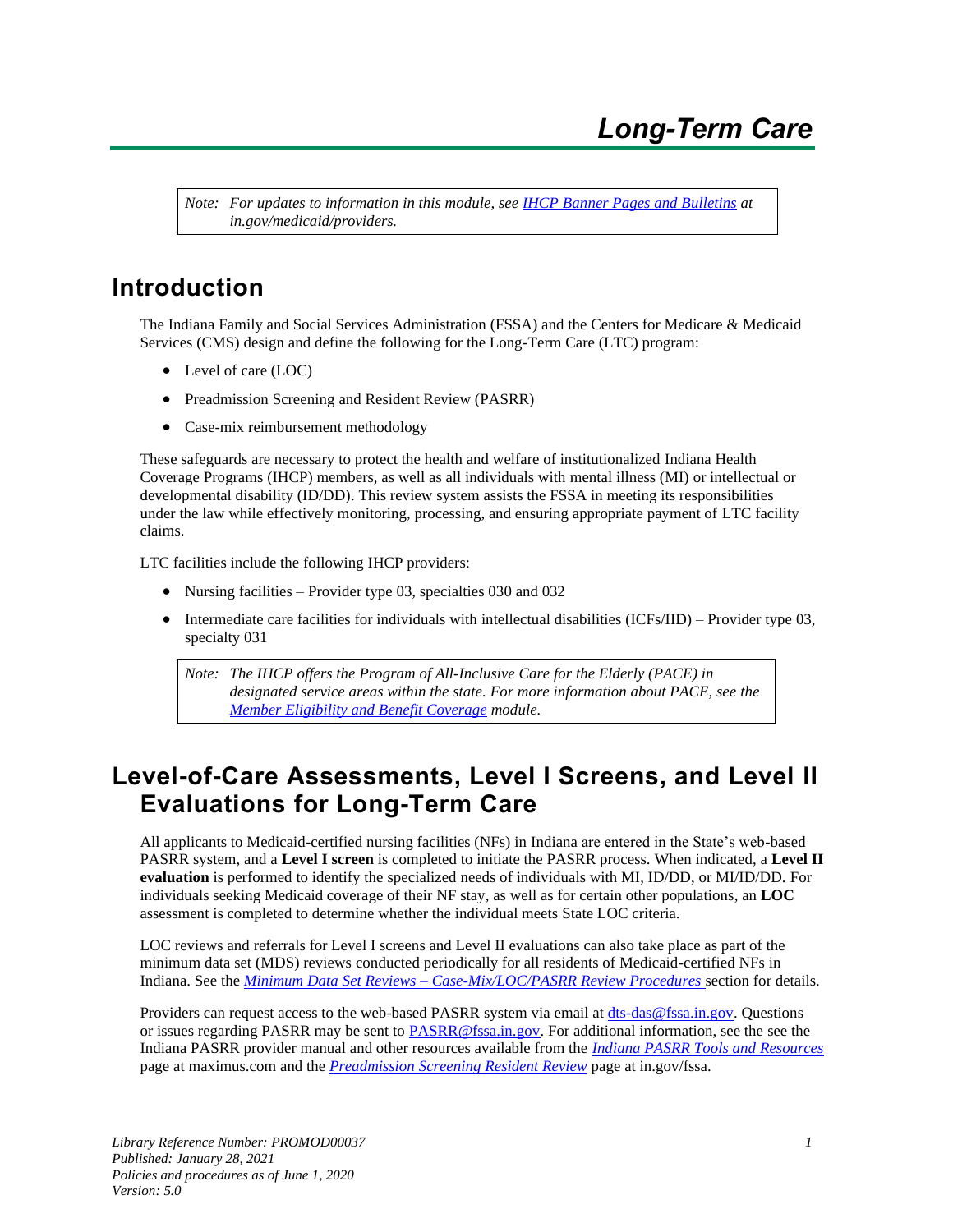## <span id="page-7-0"></span>**Level-of-Care Assessment**

LOC assessments are submitted by hospital providers, NF providers, and Area Agencies on Aging (AAAs) via the State's web-based PASRR system. The primary objective of the LOC assessment is to determine whether an individual meets NF LOC criteria set forth in *Indiana Administrative Code 405 IAC 1-3-1* and *405 IAC 1-3-2*. Prior to any denial, individuals who do not appear to meet NF criteria receive an onsite assessment from the AAA for a final determination.

The FSSA determines the appropriateness of the IHCP reimbursement for all placements of IHCP members in Medicaid-certified NFs. For NFs subject to case-mix reimbursement, there are no skilled or intermediate levels of IHCP reimbursement. However, the criteria found in *405 IAC 1-3-1* and *405 IAC 1-3-2* continue to define the threshold of nursing care needs required for admission to or continued stay in a Medicaid-certified NF. The FSSA Division of Aging (DA), the AAAs, and Myers and Stauffer LTC review teams use these criteria.

#### **Circumstances Requiring a Level-of-Care Assessment**

For NF **applicants**, an LOC determination is required for the following:

- IHCP members seeking admission to a Medicaid-certified NF with Medicaid as their pay source
- Level II candidates (indicated by Level I screen), regardless of pay source
- All PACE participants who *do not* have a valid/current LOC on record

For NF **residents**, an LOC assessment is required for the following:

- Residents who become Medicaid-active during their NF stay and will be using Medicaid as the pay source for NF services
- Residents who experience a significant change in medical condition (see the Indiana PASRR provider manual, which can be requested from the *[Indiana PASRR Tools and Resources](https://maximus.com/svcs/indiana)* page at maximus.com)
- All PACE participants, annually
- Residents admitted with long-term care approval whose medical status has improved but do not wish to leave the facility
- Residents whose short-term approval is coming to an end and the resident has medical needs to support continued stay

#### **Level-of-Care Outcomes**

Possible outcomes for an LOC assessment include the following:

- NF applicants and residents:
	- Approved for short-term NF stay (30, 60, 90, or 120 calendar days)
	- Approved for long-term NF stay (more than 120 days)
	- Denied for NF stay

*Note: Denials are referred to the AAA, which will conduct an onsite LOC assessment prior to any denial being issued.*

- PACE participants:
	- Approved for long-term NF stay (more than 120 days)
	- Denied for NF stay (requires further review)

*Note: Denials are referred to the AAA, which will conduct an onsite LOC assessment.*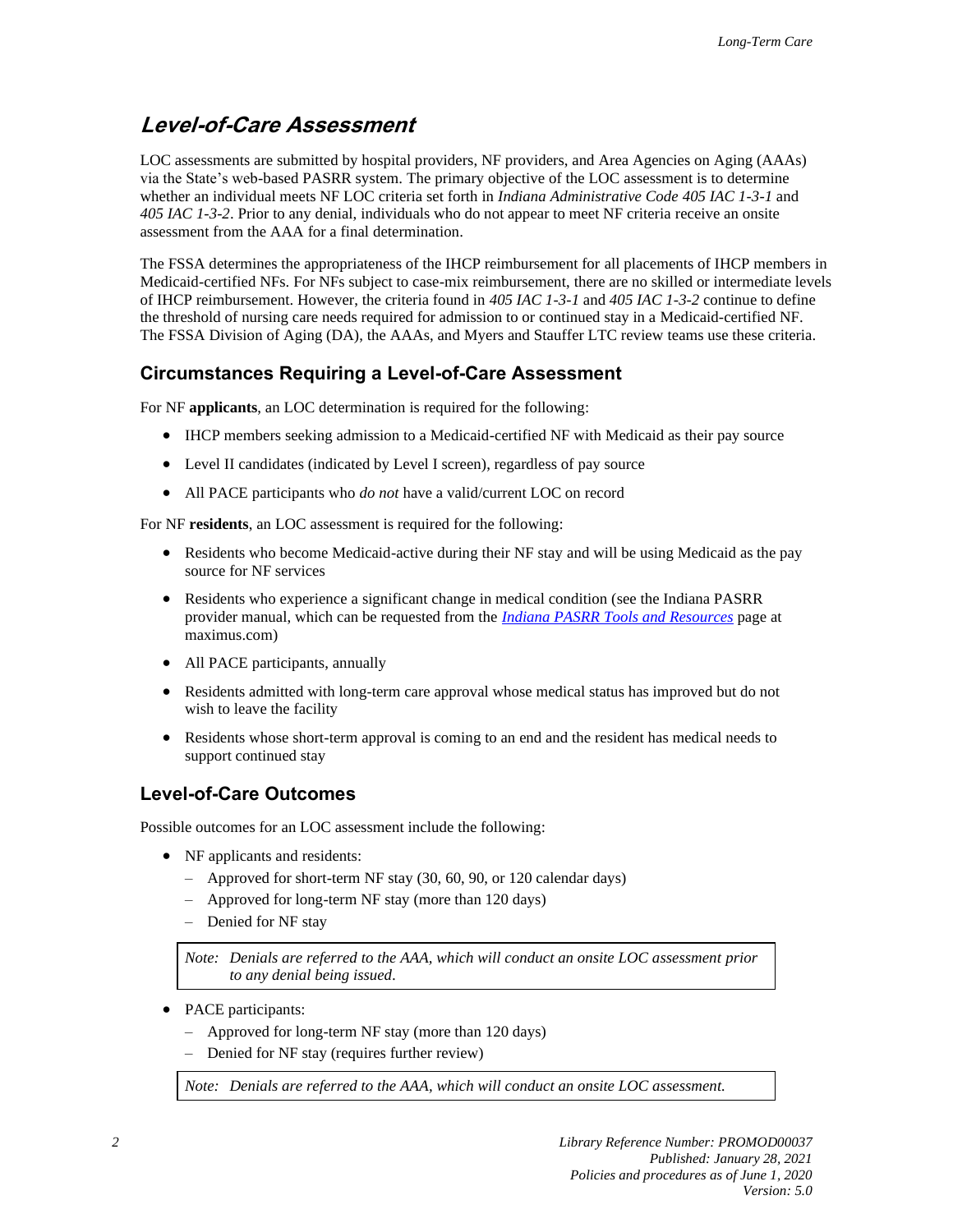Providers have access to print outcome letters via the State's web-based PASRR system. Letters must be maintained in the resident's medical record or readily accessible.

The individual (or guardian) has the right to appeal all LOC decisions. All outcome letters include a notice of the individual's appeal rights.

## <span id="page-8-0"></span>**Level I Screen**

A Level I screen is required for all individuals seeking admission to a Medicaid-certified NF, regardless of pay source. Level I screens are submitted by hospitals, AAAs, and NFs via the State's web-based PASRR system.

#### **Level I Screen Requirements**

A Level I screen is required in the following cases:

- Before admission to a Medicaid-certified NF
- For NF residents who have a significant change in mental status indicating the need for an updated Level I screen, a subsequent Level I screen, or an updated Level II evaluation

*Note Information about significant change is located in the Indiana PASRR provider manual, which can be requested from the [Indiana PASRR Tools and Resources](https://maximus.com/svcs/indiana) page at maximus.com*. *If the change meets the criteria of a significant change per the CMS Resident Assessment Instrument (RAI) Manual, the NF is also responsible for completing a Significant Change Minimum Data Set (MDS) within 14 days of the change in condition.*

• Before the conclusion of an approved time-limited stay, for individuals with a diagnosis of MI, ID/DD, or MI/ID/DD requiring a Level II evaluation and who are expected to need to stay beyond the approved amount of time

#### **Level I Outcomes**

Possible outcomes for a Level I screen include the following:

- No Level II Required
- Level II Negative, No Status Change
- Level II Positive, No Status Change
- Exempted Hospital Discharge
- Emergency Categorical
- Respite Categorical
- Refer for Level II Onsite
- Withdrawn
- **Cancelled**

Providers have access to print outcome letters via the State's web-based PASRR system. Letters must be maintained in the resident's medical record or readily accessible.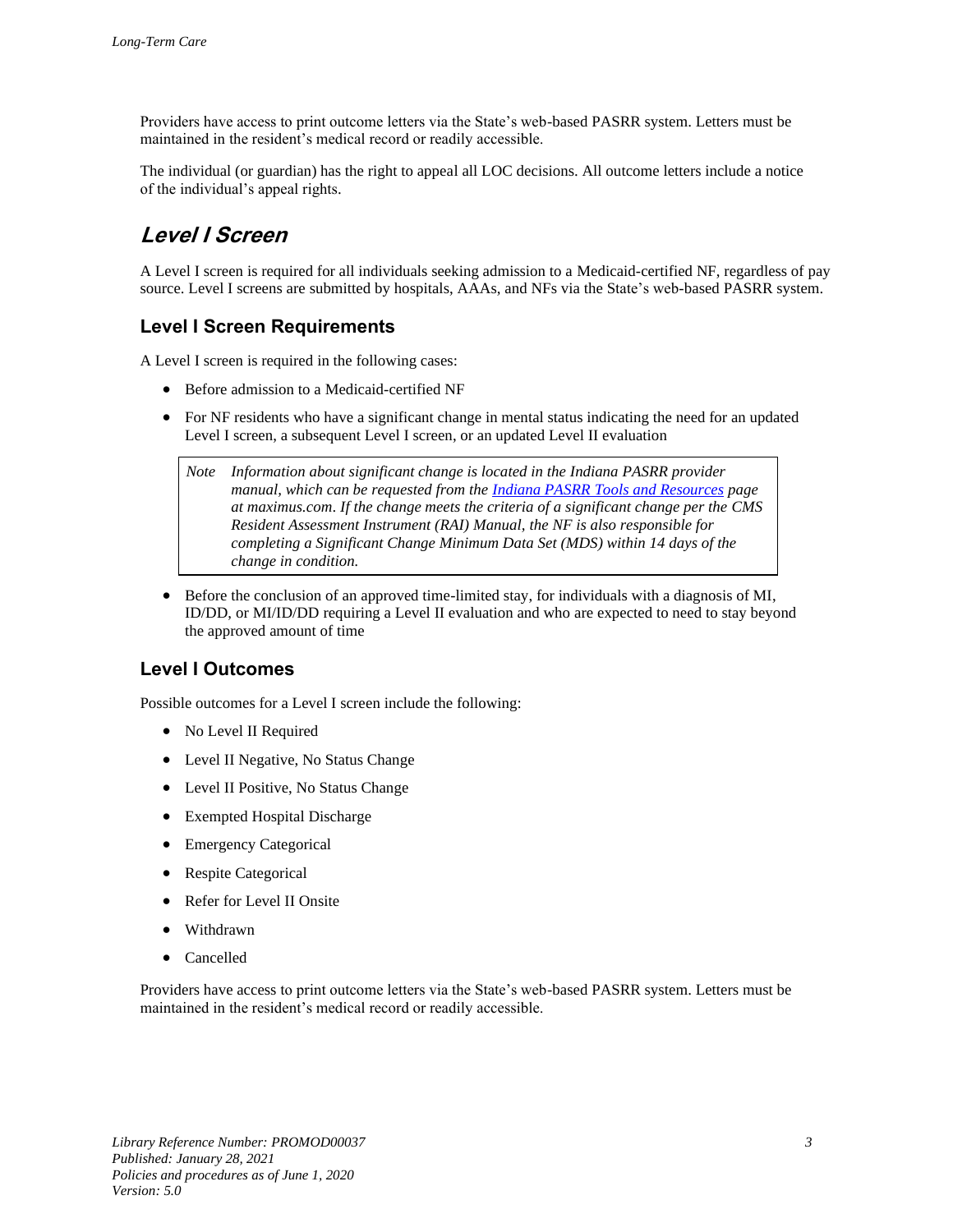### <span id="page-9-0"></span>**PASRR Level II Evaluation**

The PASRR Level II evaluation process identifies rehabilitative or specialized services that an individual may require. PASRR Level II evaluations are conducted by the following entities:

- The Division of Disability and Rehabilitative Services (DDRS) Level II contractor For individuals with an ID/DD or MI/ID/DD diagnosis
- The Division of Mental Health and Addiction (DMHA) Level II contractors For individuals with a diagnosis of MI only

Level II evaluations must be completed prior to admission (when indicated by the Level I screen) and whenever a resident experiences a significant change in condition.

NFs are responsible for planning and delivering (or arranging for) all required rehabilitative services identified through the PASRR Level II process. The NF is required to do the following:

- Determine the most appropriate setting for persons with MI, ID/DD, or MI/ID/DD.
- Address both mental and physical health needs of residents.

#### **Level II Outcomes**

Possible outcomes for a Level II evaluation include the following:

- Long-term approval
	- Admit to or remain in an NF without an identified end-date
- Time-limited approval
	- Approved for a specific time frame
	- New Level I, LOC, and Level II required if stay required beyond initial time frame is approved
- Denial
	- NF placement does not appear to be appropriate

Providers should maintain all Level II evaluations and outcome letters in the resident's medical record or have them readily accessible.

The individual (or guardian) has the right to appeal all Level II decisions. All outcome letters include a notice of the individual's appeal rights.

#### **PASRR Level II Exemptions**

Certain circumstances allow individuals who have MI or ID/DD diagnoses to be exempt from PASRR or to be admitted to an NF through an abbreviated Level II evaluation process.

An exemption allows for residents meeting criteria for Level II evaluation to be federally exempt from the full Level II evaluation process prior to NF admission. The following exemptions may be applied in Indiana:

- Exempted hospital discharge (EHD)
- Dementia exemption

Exemptions may be applied only to individuals who do not pose a threat to themselves or others and whose behavioral symptoms are stable.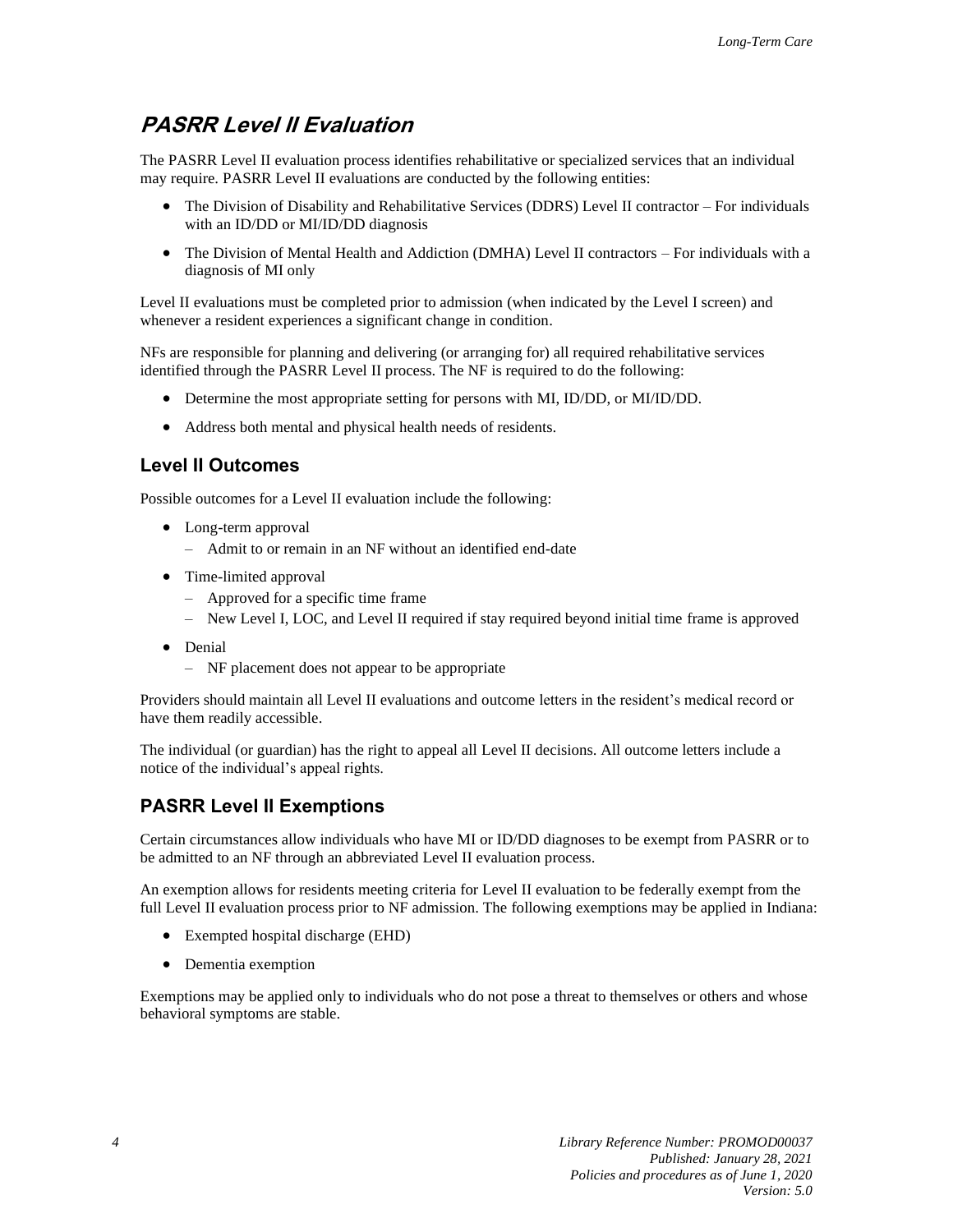#### *Exempted Hospital Discharge (EHD)*

A short-term exemption from the PASRR process is allowed for individuals with known or suspected MI or MI/ID/DD who meet both of the following:

- Are being discharged from a medical hospital to an NF after receiving medical (nonpsychiatric) services
- Require short-term treatment of 30 calendar days or less in an NF for the same condition for which they were hospitalized

The IHCP does not reimburse for more than 40 days unless the individual is appropriately placed in the NF. However, the IHCP does not reimburse for inappropriate use of *Exempted Hospital Discharge* placements. This category is not allowed for the admission of any member whose stay is *anticipated to exceed 30 days at the time of the request* for the NF admission. In the final PASRR regulations, the CMS noted that, "...not all convalescent care admissions from hospitals will be able to fit the prerequisites for a PASRR-exempt hospital discharge. For instance, convalescence from a broken hip would normally be expected to require longer than 30 days." In such a case, the PASRR Level II MI or ID/DD assessment must be completed *prior to* any NF admission.

Under no circumstances is this category allowed for admission of residents whose stay in any NF is anticipated to exceed 30 days at the time of the admission request.

#### *Dementia Exemption*

Certain individuals are excluded from PASRR when a dementia condition is present. The dementia exclusion applies to the following:

- Individuals with a sole diagnosis of dementia
- Individuals with a primary diagnosis of dementia and a secondary MI diagnosis

The submitting provider must include sufficient evidence clearly confirming dementia as the primary diagnosis.

#### **Level II PASRR Categorical Decisions**

Certain circumstances allow individuals who have MI or ID/DD diagnoses to be exempt from PASRR or to be admitted to an NF through an abbreviated Level II evaluation process. A categorical PASRR decision allows residents meeting criteria for Level II evaluation to be federally exempted from the full Level II evaluation process prior to NF admission.

Two types of categorical Level II decisions may be applied:

- Provisional emergency situations
- Respite stays

As with exemptions, categorical decisions may be applied only for individuals who do not pose a threat to themselves or others and whose behavioral symptoms are stable.

#### *Provisional Emergency Situations*

The provisional emergency categorical decision may be applied when an individual has a Level II condition (MI, ID/DD, or MI/ID/DD) and all of the following apply:

- There is a sudden unexpected and urgent need for placement (such as loss of a caregiver, loss of a residence, or suspicion of abuse/neglect).
- The individual meets Adult Protective Services (APS) or Child Protective Services (CPS) criteria.
- A lower level of care is not available or appropriate.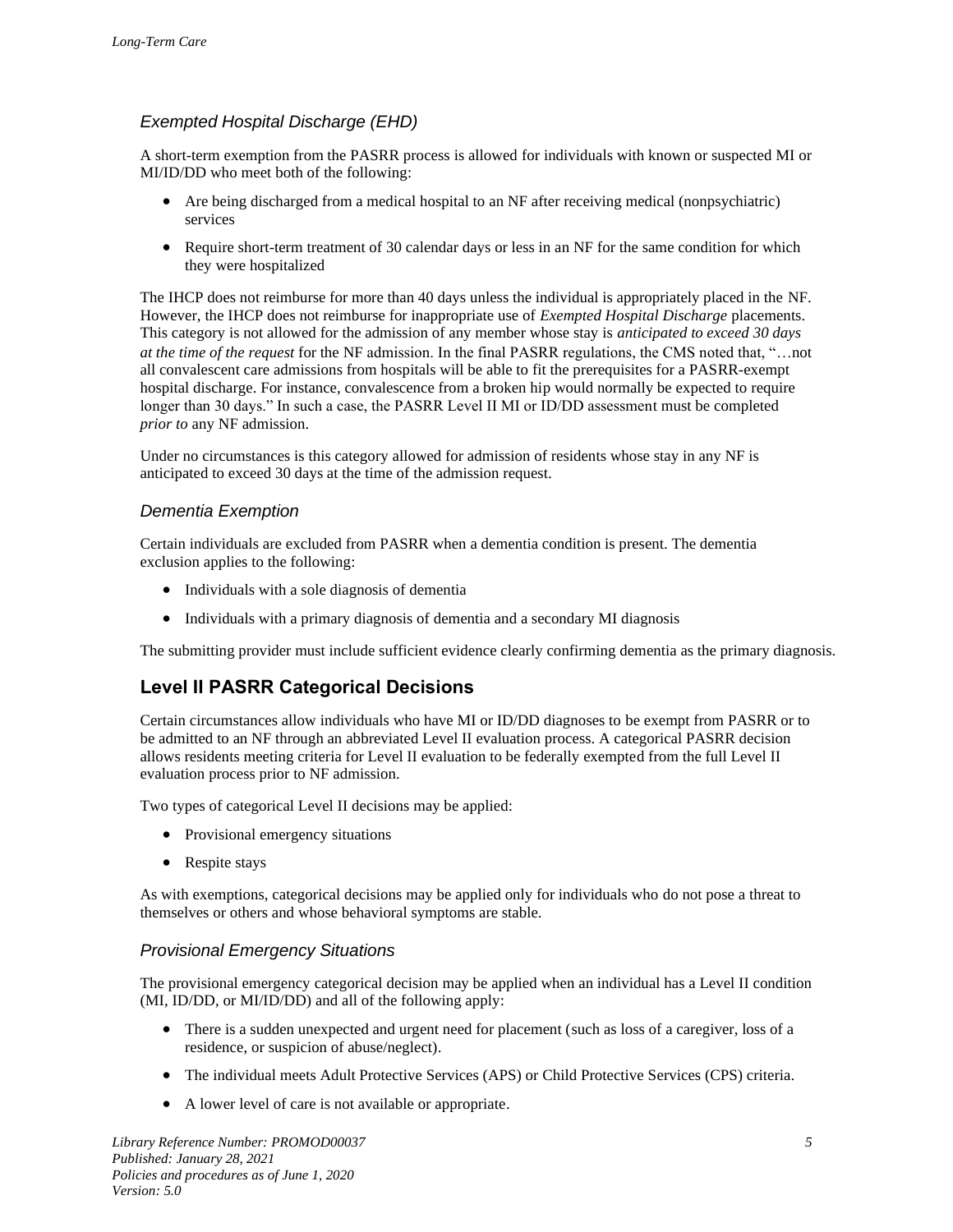Provisional emergency situations allow for up to 7 calendar days in an NF. If additional days are required, a new Level I and LOC assessment, and a new Level II when applicable, must be obtained through the State's web-based PASRR system prior to the approval end date.

An APS admission is designated as a *maximum stay of 7 days* in accordance with *Code of Federal Regulations 42 CFR 483.130(d)(5)*. An APS report must be made by the entity that completed the Level I screen.

#### *Respite Stays*

Respite is available for individuals who reside with an in-home caregiver. The respite care must not exceed 30 calendar days per quarter. There must be 30 calendar days between respite stays of 15 calendar days or more. Both of the following criteria must be met:

- Individual resides in the community with an in-home caregiver.
- Individual is expected to return home from the NF.

*Note: This admission must be authorized through the State's web-based PASRR system.* 

### <span id="page-11-0"></span>**Screening Requirements for Reimbursement of Nursing Facility Services**

The following sections describe LOC and PASRR screening and evaluation requirements for IHCP reimbursement of NF services provided to members who are newly admitted, who become IHCP-eligible during their stay, or who transfer between facilities.

#### **New PASRR Placements**

In accordance with *42 CFR 483.122(b)*, IHCP reimbursement for new admissions is available only for the NF services furnished *after* any required screening or review has been performed and the placement is determined to be appropriate for the resident.

Services provided prior to *final determination* (for example, in the case of an appeal or an onsite assessment following an LOC denial) *may* be reimbursable if the resident is found to be eligible for NF services.

A person with MI or ID/DD who does not meet the previously listed requirements for a short-term admission is subject to the preadmission screening assessments prior to admission. IHCP reimbursement does not begin until the required assessments are completed *and* it is determined that the individual is *appropriately* placed in an NF.

#### **Residents Who Change from Private-Pay to IHCP Coverage**

If a resident becomes eligible for IHCP coverage during his or her stay, the NF is required to complete an LOC assessment via the State's web-based PASRR system after the resident is notified of his or her Medicaid eligibility.

#### **Interfacility Transfers**

No additional screening is required for residents transferring to another NF, as long as the individual was not discharged to a lower level of care. This policy applies to individuals who have been approved through PASRR for NF admission and who transfer:

- From one Indiana NF to another Indiana NF
- From an Indiana NF to a hospital and back to the same or another Indiana NF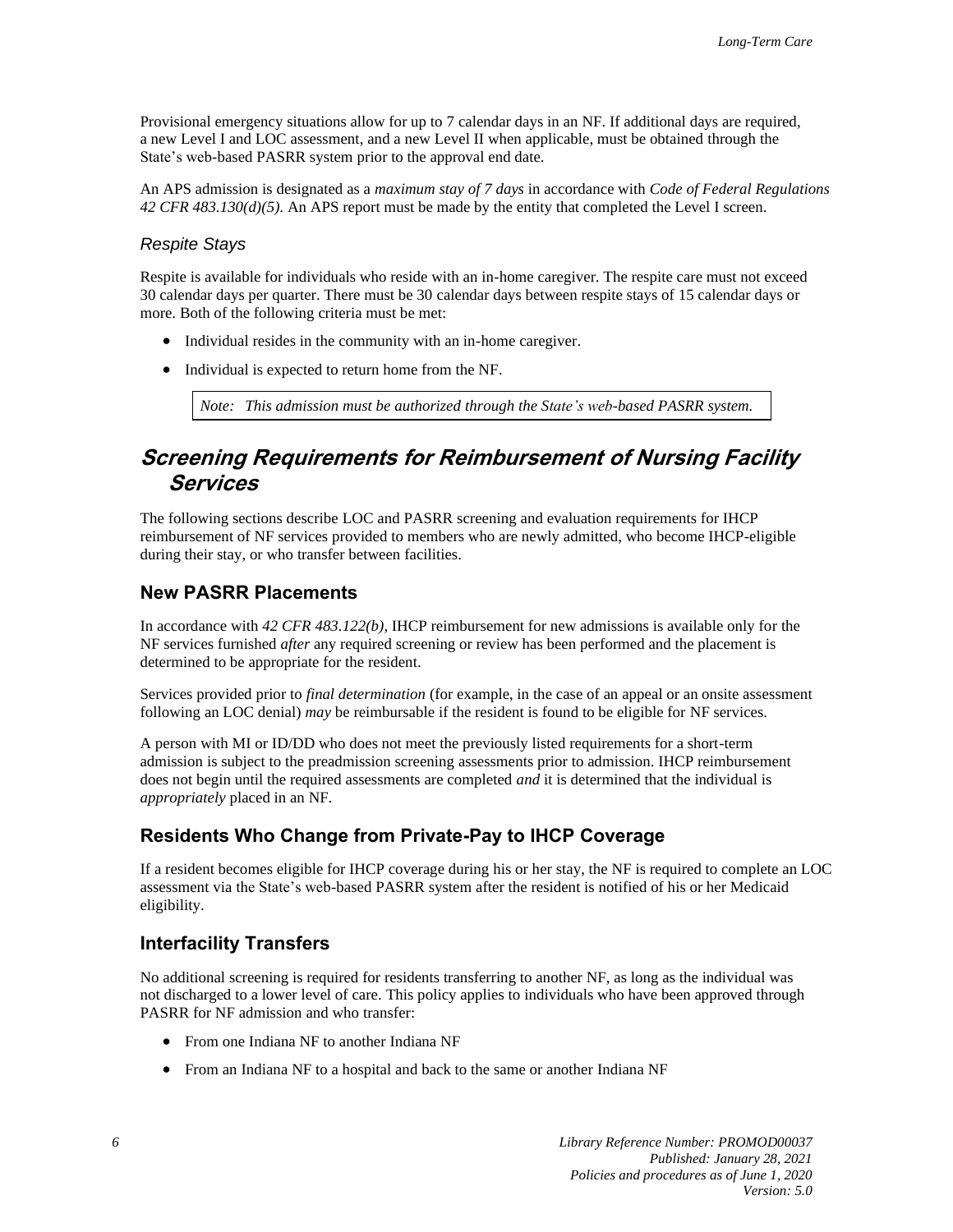After the transfer is complete, additional screening is required in the following cases:

- A significant change in condition has occurred.
- The individual has been discharged to a lower level of care and needs to return to the same or different NF.
- The approved length of stay is nearing expiration.

The two NFs must enter the discharge date and new admission date in the State's web-based PASRR system.

## <span id="page-12-0"></span>**Minimum Data Set Reviews – Case-Mix/LOC/PASRR Review Procedures**

The FSSA contracts with Myers and Stauffer to complete periodic minimum data set (MDS) reviews for all residents of Medicaid-certified NFs in Indiana, regardless of payer source. Every Medicaid-certified NF in Indiana is reviewed a minimum of once every 3 years. (Year is defined as the State fiscal year – July 1 through June 30.)

The purpose of the review is to ensure that the IHCP is reimbursing for the appropriate Resource Utilization Group (RUG) classification as demonstrated by the MDS version 3.0 and supporting documentation.

The Myers and Stauffer Long Term Care review team (LTC review team) also performs reviews of LOC and PASRR documentation for NF residents. The objectives of the LTC team reviews are as follows:

- Determine whether residents continue to have needs requiring NF placement in accordance with State LOC criteria defined by *405 IAC 1-3-1* and *405 IAC 1-3-2.* (Request referral through the State's web-based PASRR system for residents who do not appear to meet NF LOC.)
- Ensure that Level I screens are completed and reflect the resident's current mental and physical condition.
- Ensure that Level II evaluations are completed as needed.
- Ensure all services recommended by the Level II evaluations are provided.
- Determine whether the IHCP is reimbursing the provider for the appropriate RUG-IV classification, reflective of resident needs.
- Verify that the MDS responses that impact the RUG score are accurate and supported with the appropriate documentation within the assessment reference period.

**NFs will be notified up to 72 hours prior to the scheduled MDS review.** The LTC review team conducts an entrance and exit conference to apprise the facility staff of the nature, purpose, and sequence of events of the review, as well as the review results. The review team is available to address facility questions and concerns. The review team consists of registered nurses.

The facility is responsible for ensuring that all resident medical records are complete, up-to-date, and available to the review team and for assisting with resident observations. Each resident's medical record documentation must support all notations made on the MDS form.

Myers and Stauffer reviews MDS supportive documentation using review parameters established in the case-mix rules. At a minimum, Myers and Stauffer reviews a sample of the facility's MDS assessments. Myers and Stauffer determines whether any records in the sample are unsupported. If the percent of unsupported MDS records in the sample exceeds the 20% threshold set forth in *405 IAC 1-14.6-4(j)(2)*, Myers and Stauffer expands the scope of the review to include the greater of an additional 20% or 10 assessments.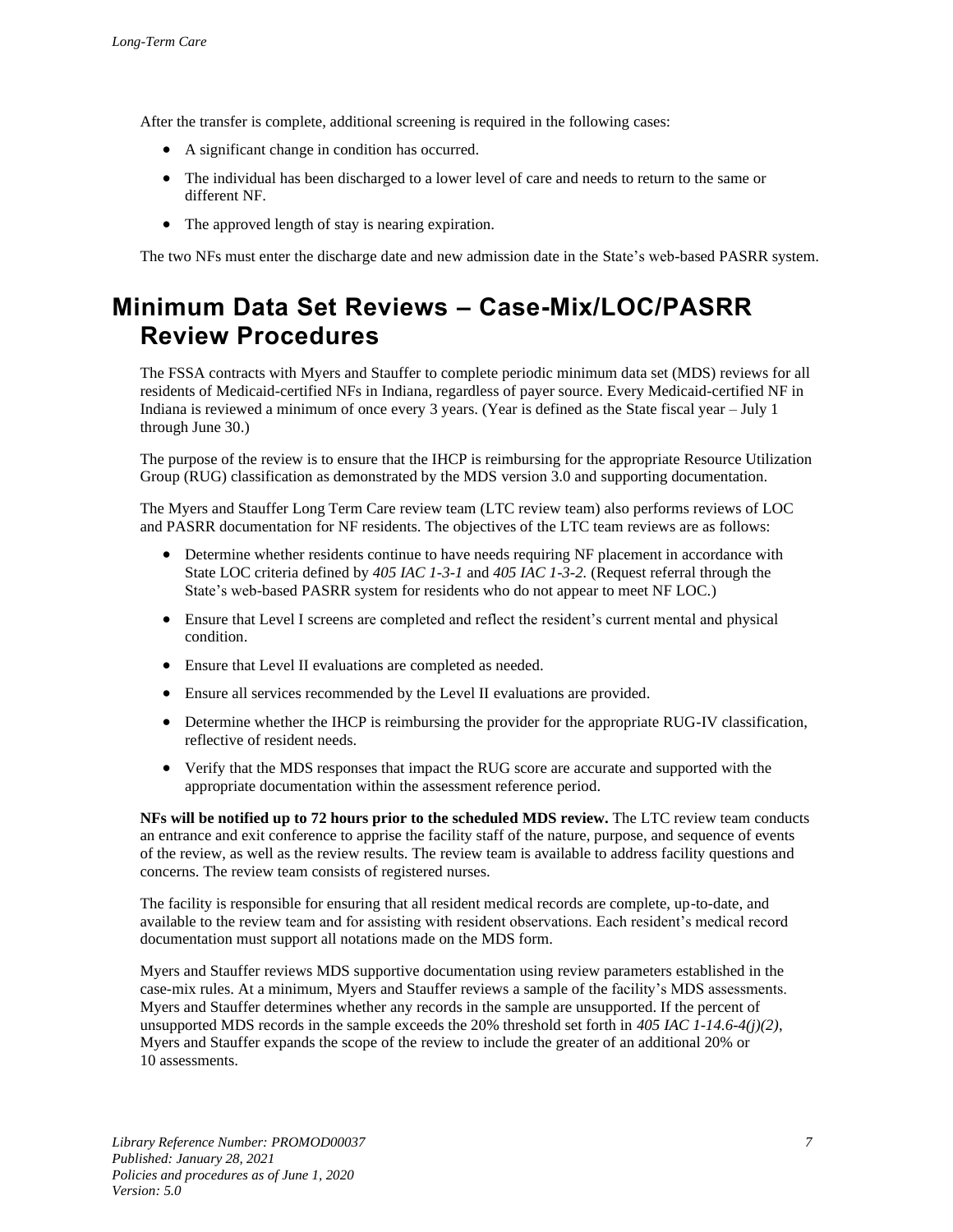### <span id="page-13-2"></span>**Level-of-Care Review Process**

The LOC review during the MDS process is used to determine whether residents continue to have needs requiring NF placement in accordance with State LOC criteria *405 IAC 1-3-1* and *405 IAC 1-3-2*.

#### <span id="page-13-0"></span>**LOC Referrals**

When the LTC review team identifies a resident who does not appear to meet LOC criteria, the team notifies the NF provider during the exit conference and presents the provider with a *Myers and Stauffer Level of Care Referral* form.

The provider should then complete an LOC assessment of the individual using the PASRR system. After the LOC assessment has been completed and the NF provider has received the outcome letters, the *Myers and Stauffer Level of Care Referral* form should be completed and returned to the PASRR director. A copy of the completed referral form should be mailed within 30 calendar days of the exit conference via U.S. Postal Service (recommended certified mail) to the following address:

**Vanessa Convard, PASRR Director Division of Aging 402 W. Washington St., Room W454 Indianapolis, IN 46204**

An alternative option is for providers to send the form via **secure email** t[o vanessa.convard@fssa.in.gov.](mailto:vanessa.convard@fssa.in.gov)

#### **Member LOC Appeals**

The individual or guardian has the right to appeal all LOC decisions. All outcome letters include a notice of the individual's appeal rights.

- If the agency review decision favors the appellant, or member, the administrative law judge will give further direction on next steps that must be taken by the State to ensure an appropriate assessment is completed.
- If the decision is favorable to the FSSA, the member LOC segment is not changed, and the *date of the original decision* of the LTC review team stands regarding reimbursement.

### <span id="page-13-1"></span>**Resident Review Process**

A resident review is a review of a previous Level I or Level II determination. Determining the need for a resident review assessment is based on the following:

- A finding that a Level II evaluation was required but was never completed, such as a missed referral
- Residents identified as not having an updated Level I accurately reflecting the resident's current mental and/or physical condition at the time of the review
- A significant change in the individual's MI, ID/DD, or MI/ID/DD condition
- A determination made by the LTC review team that a Level II evaluation is required
- The person is in the NF with a time-limited approval and will need to remain in the NF longer than the approval period allows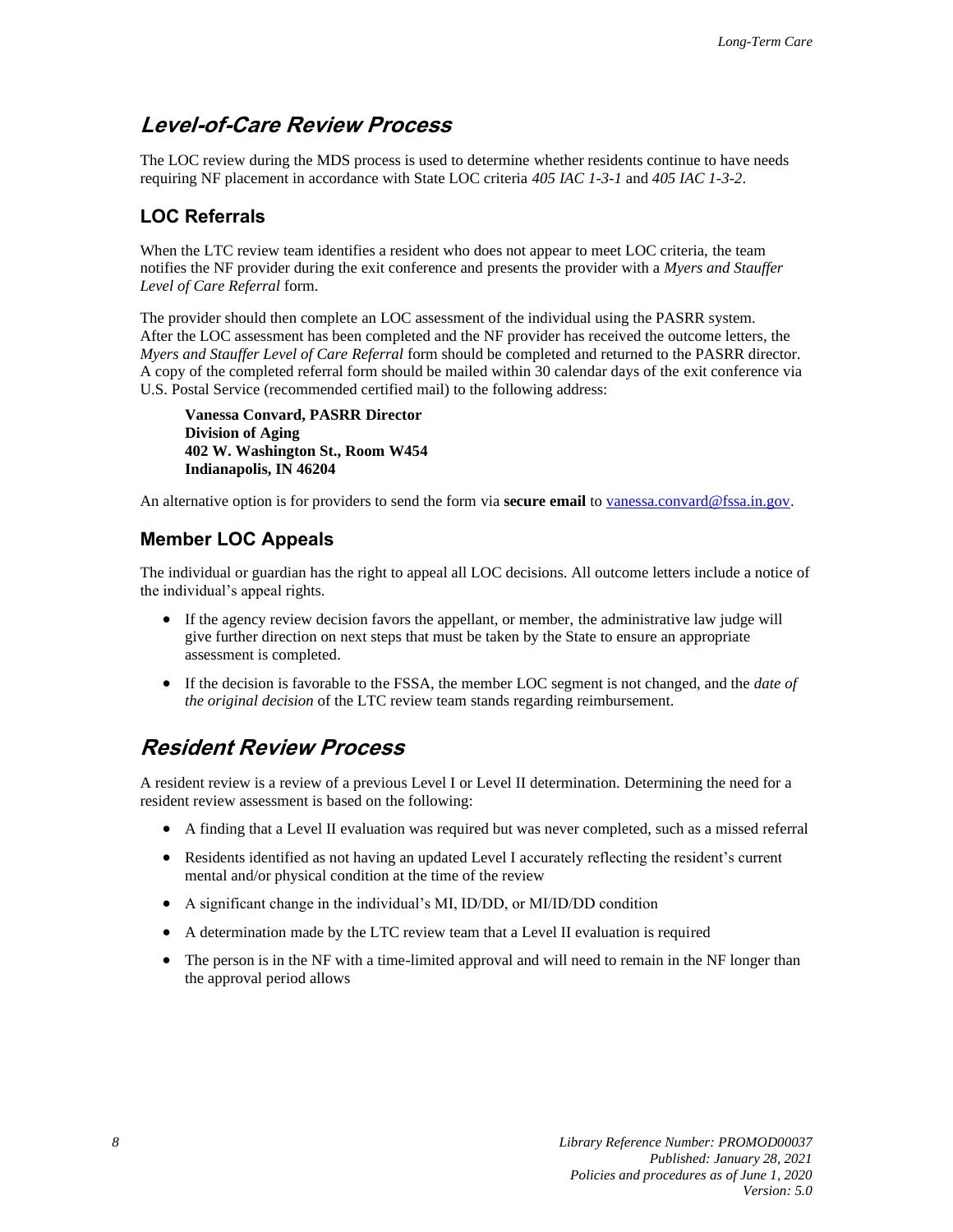### **Level I Referrals**

When the LTC review team identifies a resident in need of Level I screen, the team notifies the NF provider during the exit conference and presents the provider with a *Myers and Stauffer Level I Referral* form.

The NF provider should then conduct a comprehensive Level I screen of the individual. The date that the Level I screen was completed should be recorded in the "Date Level I Received" column of the *Myers and Stauffer Level I Referral* form. The NF provider must submit the completed referral form, by mail or email, to the PASRR director within 30 calendar days of the exit conference.

### **Level II Referrals**

When the LTC review team identifies a resident in need of Level II evaluation, the team notifies the NF provider during the exit conference and presents the provider with a *Myers and Stauffer Level II Referral* form.

The NF provider should then conduct a comprehensive Level I screen of the individual. If the Level I screen triggers a Level II evaluation, the system will alert the appropriate contractor to perform the Level II evaluation. After the Level II evaluation has been completed, certification is sent to the NF provider. The NF provider should then complete the *Myers and Stauffer Level II Referral* form. The completed form must be submitted, by mail or email, to the PASRR director within 30 calendar days of the exit conference.

At the time of the onsite review, the NF must present the LTC review team with a list of all residents, regardless of payment source, who were verified by the Level II evaluation as having an MI, ID/DD, or MI/ID/DD diagnosis. The following resolutions can occur:

- If the prior Level II recommendations include mental health services for MI residents and the resident is being followed by the appropriate agency for the delivery of those services, then the team does not refer this resident for a review.
- If the most current Level II states geriatric or medical needs take precedence over programming or treatment needs, then the team does not refer the resident for a review.

*Note: If the condition of the resident changes such that programming or treatment needs should take precedence, the NF is responsible for making a referral to the proper agency in a timely manner.*

## <span id="page-14-0"></span>**MDS Review Findings and Rate Calculation Appeal Process**

At the end of the MDS field review, Myers and Stauffer LTC reviewers conduct an exit conference with appropriate NF staff and review the preliminary results of the review and other comments and recommendations about the NF's clinical documentation systems.

Following the exit conference, Myers and Stauffer issues preliminary MDS review findings, including recommending LOC reassessment on residents that may not meet NF level of care. Myers and Stauffer documents these findings in writing and provides them to the NF. The NF then has an opportunity to review the written preliminary review findings. If the NF disagrees with the findings, the NF can submit an informal, written reconsideration request to Myers and Stauffer within 15 business days. The informal, written reconsideration request must include specific review issues the NF believes were misinterpreted or misapplied during the review. MDS supporting documentation provided after the review exit conference will not be considered in the reconsideration process per *405 IAC 1-15-5(c)*. Myers and Stauffer then reviews the NF request and, within 10 business days, communicates the final MDS review findings to the NF in writing, along with a response to the issues raised.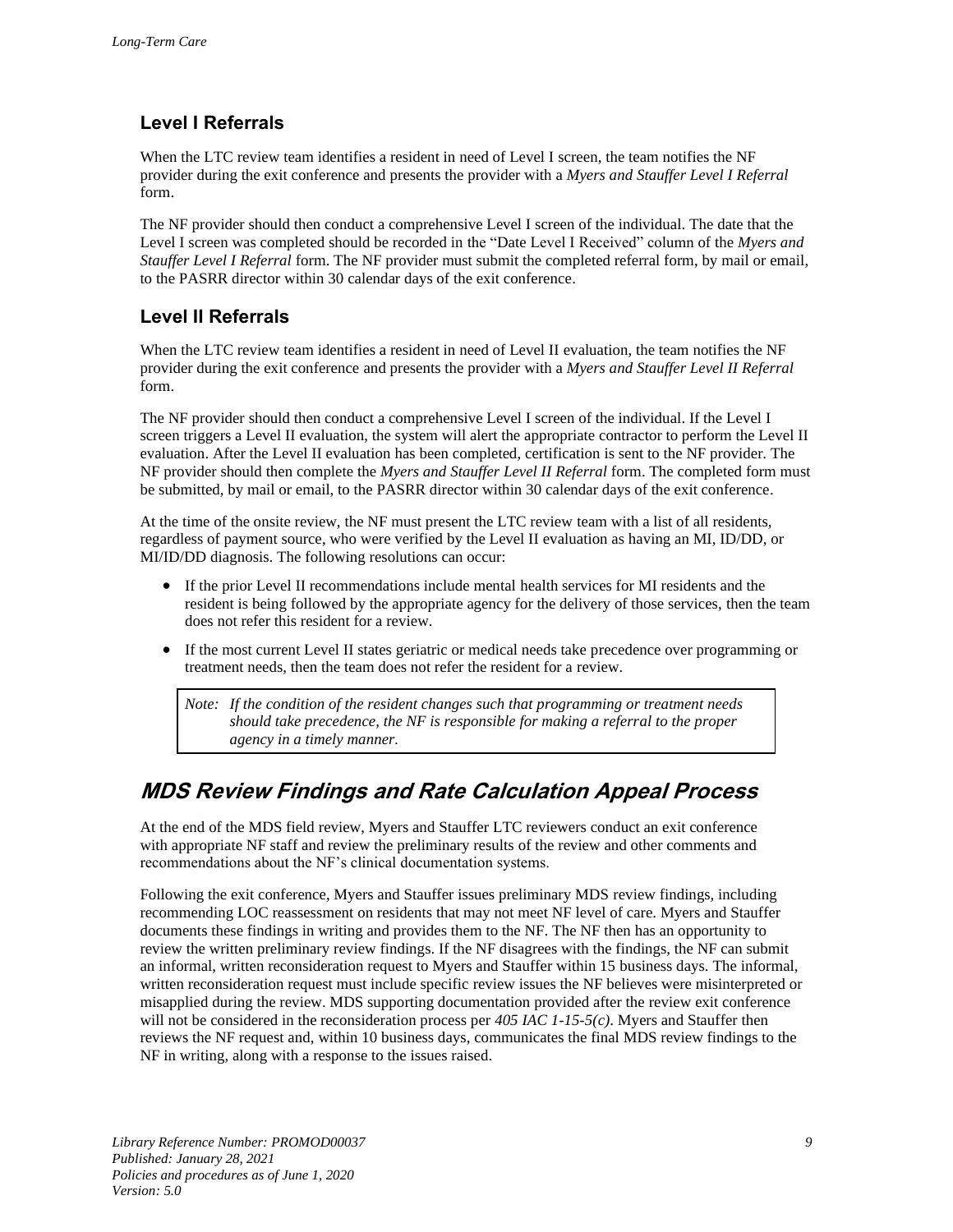After the informal reconsideration process, Myers and Stauffer communicates the final MDS review findings to the following:

- Nursing facility
- FSSA Office of Medicaid Policy and Planning (OMPP)
- Rate-setting contractor to use in the case mix rate-setting process

The MDS review concludes after Myers and Stauffer communicates the final MDS review findings to the NF.

#### **Application of Recalculated Case-Mix Indices and IHCP Rates**

The rate-setting contractor incorporates the final MDS review findings into the calculation of the facility's case mix index (CMI) used for IHCP rate-setting purposes on a quarterly basis. (See the *[Case-Mix Reimbursement](#page-21-1)* section for more information about the case-mix reimbursement method.) There is at least a one calendar quarter lag time between the MDS assessment reference date (ARD) and the impacted IHCP rate-effective date. Depending on the relationship between the assessment key dates and review completion date, application of the MDS review findings for some MDS records could result in retroactive rate adjustments.

The MDS ARD generally determines the calendar quarters during which each MDS assessment applies for case mix rate-setting purposes. The time-weighted guidelines are followed to calculate the number of calendar days each MDS record remains effective. The FSSA publishes the time-weighted user guide and updates the guide as needed.

A reviewed MDS record is considered supported unless the reviewed MDS values result in a different RUG-IV classification group for that MDS assessment record, according to *405 IAC 1-14.6-2(nn)*.

When a case-mix rate is established that includes the MDS review findings, in addition to questioning ratesetting issues, the NF can request a formal rate reconsideration, including raising MDS review issues with which they disagree, pursuant to *405 IAC 1-14.6-22(c)*. The formal reconsideration request for rate setting and MDS review issues should be sent to the rate-setting contractor within 45 days after release of the IHCP rate by the rate-setting contractor.

The rate-setting contractor coordinates the MDS review issue with the LTC review team and issues a written response to all rate-setting issues raised along with the LTC review team response to all MDS review issues raised within 45 days after receipt of the formal rate reconsideration request. If the formal reconsideration results in a recalculation of the previously established IHCP rate due to MDS review or rate-setting issues, the rate-setting contractor reissues the IHCP rate following the completion of the reconsideration process. If the NF disagrees with any determination resulting from the formal reconsideration process, the facility can appeal the determination pursuant *to Indiana Code IC 4-21.5-3-7* and *405 IAC 1-1.5.*

#### <span id="page-15-0"></span>**Application of Corrective Remedies**

As provided in the FSSA case-mix rules, after the review, the percent of reviewed MDS records that are determined to be unsupported is computed.

Pursuant to *405 IAC 1-14.6-4(j),* for facility MDS reviews, a corrective remedy applies if the number of unsupported MDS records exceeds 20%. When an NF achieves an unsupported Error Threshold percentage of more than 20% (such as 20.45%), this number is not rounded up or down, but instead is reported as exceeding the Error Threshold due to being more than 20%. NFs that score greater than 20% unsupported, as outlined in the *Indiana Administrative Code (IAC),* receive at a minimum a 15% Administrative Component Corrective Remedy penalty applied for one quarter.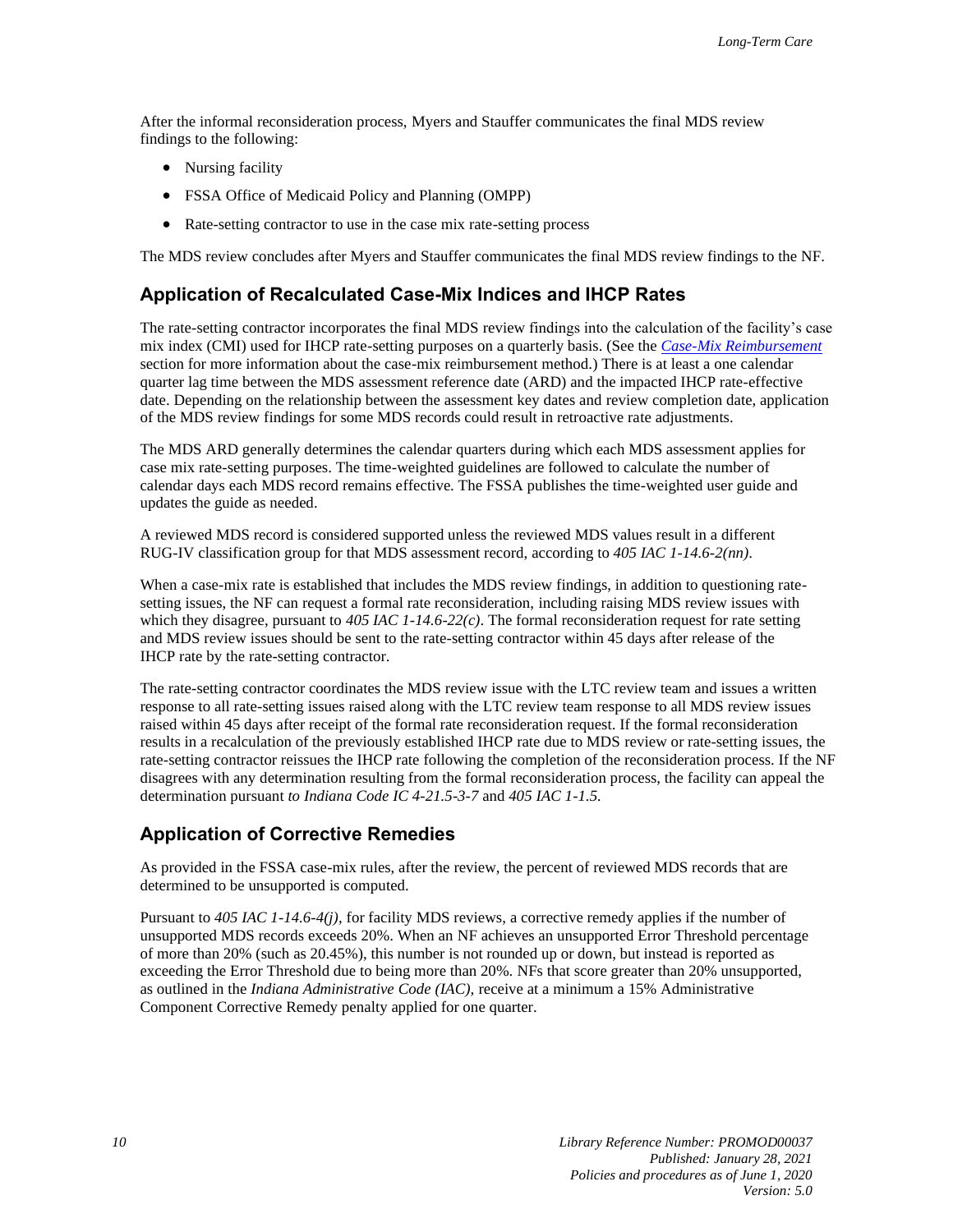The NF is required to develop and complete a Validation Improvement Plan (VIP). This improvement plan must include the following:

- Areas identified as lacking sufficient documentation
- Facility plan for documentation improvements specific to those items identified
- Implementation date for each improvement plan

The administrator or designee must sign and date the VIP. The VIP must be uploaded to the Myers and [Stauffer Indiana Web Portal](https://incasemixreports.mslc.com/) at incasemixreports.mslc.com within 30 calendar days of the review findings.

All unsupported MDS records are reclassified, and the NF is subject to a case-mix review within 4–12 months. Additional consecutive unsupported MDS reviews will result in increased Corrective Remedy penalties as delineated in Table 1.

Pursuant to *405 IAC 1-14.6-4(j),* the corrective remedy is applied when the scope of the MDS review is expanded to include the greater of an additional 20% or 10 assessments and the number of unsupported MDS records exceeds 20%.

The corrective remedy is applied as a percent of the administrative component of the IHCP case-mix rate using the percentage in Table 1. The corrective remedy takes effect beginning in the calendar quarter *following* the completion of the MDS review and remains in effect for one quarter.

| <b>MDS Field Review for Which Corrective</b><br><b>Remedy Is Applied</b> | <b>Administrative Component</b><br><b>Corrective Remedy Percent</b> |
|--------------------------------------------------------------------------|---------------------------------------------------------------------|
| First MDS field review                                                   | 15%                                                                 |
| Second consecutive MDS field review                                      | 20%                                                                 |
| Third consecutive MDS field review                                       | 30%                                                                 |
| Fourth or more consecutive MDS field review                              | 50%                                                                 |

Table 1 – Corrective Remedy Percentage

*Example:* An MDS review begins November 3, 2019, is finalized on December 29, 2019, and the findings indicate that more than 20% of the reviewed MDS records are unsupported; a corrective remedy is applied beginning January 1, 2020. The corrective remedy remains in effect for one calendar quarter. The facility may not recover any reimbursement lost due to the corrective remedy.

## <span id="page-16-0"></span>**IHCP Member Eligibility Considerations**

LTC facility providers are responsible for verification of the IHCP member's active eligibility and coverage status at the onset of service delivery as well as on an ongoing basis. At a minimum, facility providers should verify this information monthly. Because most changes to eligibility or coverage status occur at the beginning of calendar months, it is recommended that eligibility verifications be timed accordingly. Providers can use any of the IHCP Eligibility Verification System (EVS) options – the IHCP Provider Healthcare Portal (Portal), the Interactive Voice Response (IVR) system, or 270/271 electronic transactions – to determine active eligibility and coverage status. For details about these EVS options, see the *[Member Eligibility and Benefit Coverage](https://www.in.gov/medicaid/files/member%20eligibility%20and%20benefit%20coverage.pdf)* module.

Verifying eligibility enables a provider to determine whether the member is enrolled as fee-for-service or through a managed care program. Additionally, the system indicates the member's LOC assignment and any patient liability monthly amount (see the *[Patient Liability](#page-29-0)* section). Figure 1 shows an example of how this information appears in the Portal.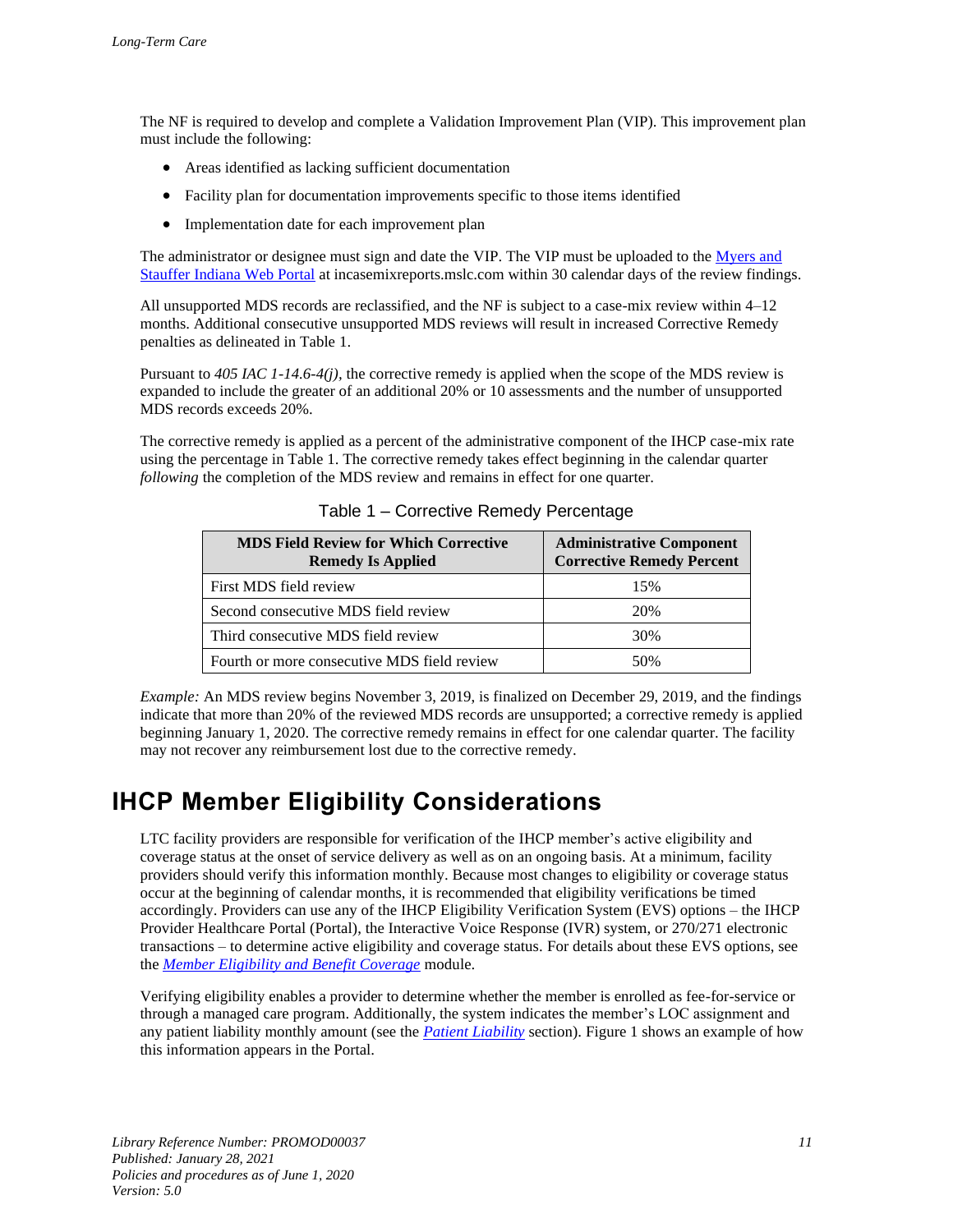| <b>Institutional Level of Care and Hospice</b><br>н |              |                       |                 |
|-----------------------------------------------------|--------------|-----------------------|-----------------|
| <b>Level of Care</b>                                | Provider     | <b>Effective Date</b> | <b>End Date</b> |
| Nursing Facility Level of Care                      | XXXXXXXXXXXX | 05/28/2020            | 05/28/2020      |
| Patient Liability/Client Obligation: \$1,375.00     |              |                       |                 |

Figure 1 – LOC and Patient Liability Information in the Portal

## <span id="page-17-0"></span>**Managed Care Considerations for LTC**

Long-term care services are not included in the scope of benefits provided to members in the Healthy Indiana Plan (HIP), Hoosier Care Connect, or Hoosier Healthwise managed care programs. However, MCEs may provide coverage for services in a nursing facility on a **short-term basis** if this setting is more cost-effective than other options and if the member can obtain the care and services needed.

If longer-term care is needed, the services are covered under the IHCP fee-for-service (FFS) Traditional Medicaid program, if applicable income and asset requirements are met. Managed care members must be **disenrolled** from their health plans before the LOC status can be entered in Core Medicaid Management Information System (*Core*MMIS). Upon disenrollment from managed care, members' IHCP coverage continues under the Traditional Medicaid program.

Hoosier Care Connect members receiving hospice benefits while residing in an NF will remain enrolled with their MCE for the duration of their hospice period, even if their NF stay exceeds the limit for a shortterm stay.

*Note: Reimbursement of LTC facility services is not available for Hoosier Healthwise Package C members.*

NFs and AAAs must notify the managed care entity (MCE) when a managed care member is admitted to an NF or undergoes the PASRR. The MCE is financially responsible for all care provided to its members until enrollment termination is effective. IHCP FFS is financially responsible for LTC reimbursement after the member is approved for NF LOC per *405 IAC 1-3-1* and *405 IAC 1-3-2,* and the member is disenrolled from the MCE*.* The MCE is financially responsible for short-term placement fees made to the nursing facility at the IHCP FFS rate or at a rate negotiated with the facility. For HIP, member reimbursement is at Medicare rates, or 130% of Medicaid rates if the service does not have a Medicare reimbursement rate.

Although LTC services are not covered in the managed care delivery system, an MCE can place its enrollees in an NF setting on a **short-term** basis. Members who require long-term care, or whose shortterm placement becomes a long-term placement, will be disenrolled from managed care when one of the long-term care LOC categories is approved and entered into *Core*MMIS.

The responsibility for verifying patient healthcare coverage lies with the NF that has direct access to the patient and the patient's IHCP Member ID (Medicaid number also known as RID). If the NF determines, upon checking eligibility on the date of admission, that the patient is enrolled in a managed care program, the NF must notify the MCE within 72 hours after admission:

- If the NF notifies the MCE within 72 hours of admission, the MCE is liable for charges for a set number of days **from the date of admission**, dependent upon the managed care program in which the member is enrolled:
	- Up to 30 days from the date of admission for Hoosier Care Connect
	- Up to 60 days from the date of admission for Hoosier Healthwise
	- Up to 100 days from the date of admission for HIP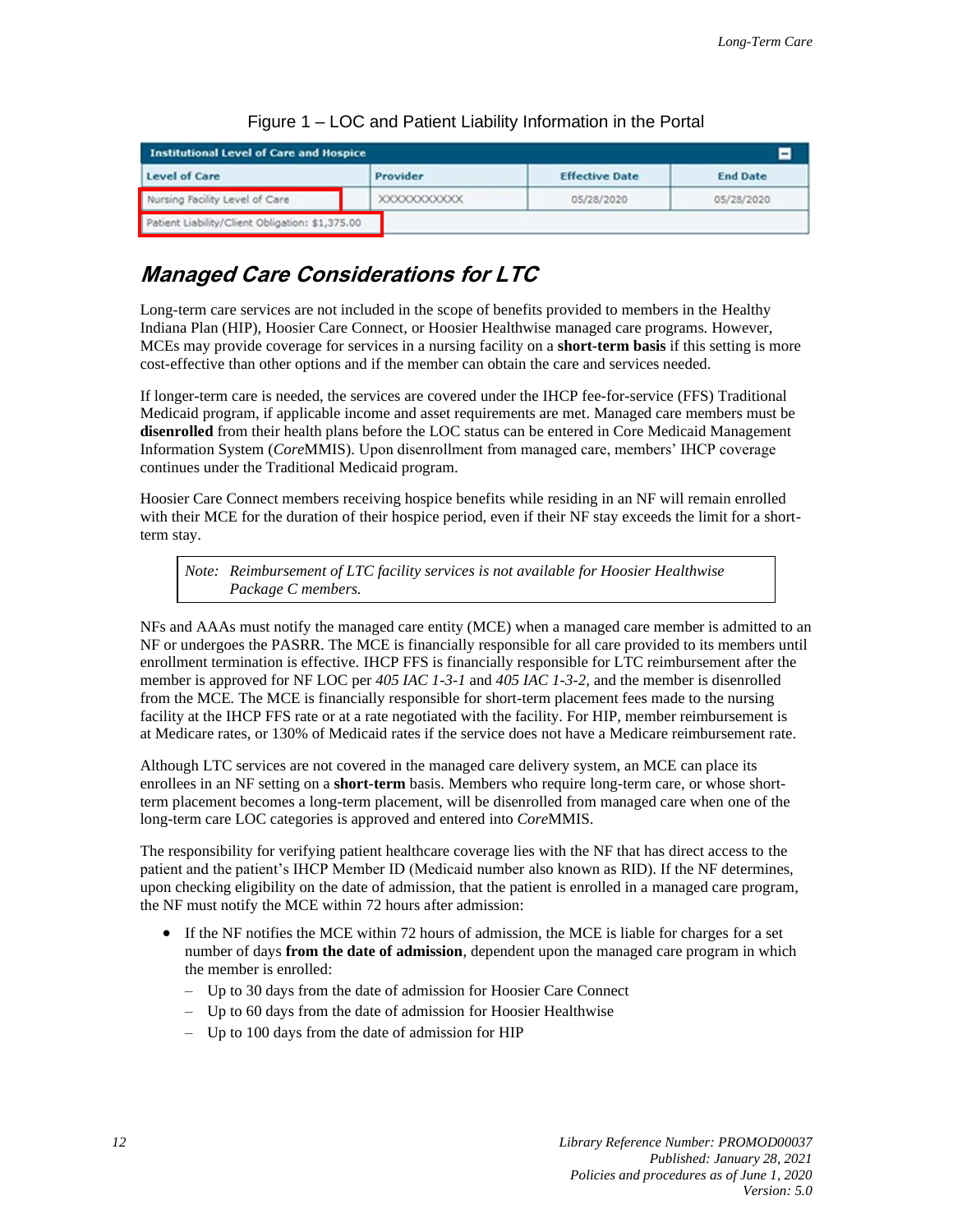- If the NF fails to verify a patient's coverage in managed care, or fails to contact the MCE within 72 hours of admission, the NF may be at risk for charges incurred until the NF has notified the MCE of the patient's status. In the case of notification after the 72-hour deadline, the MCE will be liable for charges for a set number of days **from the date of notification**, as follows:
	- Up to 30 days from the date of admission for Hoosier Care Connect
	- Up to 60 days from the date of notification for Hoosier Healthwise
	- Up to 100 days from the date of admission for HIP
	- The MCE must have a process that documents NF notification to the MCE.

If the member is still in the NF after the allotted time (per managed care program), and the member is still enrolled in a managed care program, the NF becomes liable for any costs associated with the patient until the LOC has been implemented.

The length of coverage required for the MCE is an extension of the current managed care continuity of care policy that requires the health plan that receives the member to honor authorizations of the previous health plan for the first 30 days. This period is intended to allow for the proper notifications and reviews to take place without interrupting the care being delivered to the member. The extended period in these cases is to allow sufficient time for the notification, preadmission screening, LOC determination, and disenrollment from managed care to take place and to ensure appropriate reimbursement to the facility for services rendered.

During the period in which the member is assigned to the MCE, NFs must coordinate with the MCE to allow members to use appropriate in-network services. Information about the specific MCE network in which a member is enrolled is available through the EVS.

*Note: Member enrollment in managed care is effective on the 1st and 15th calendar days of the month. LTC facility providers should use any of the EVS options (Portal, IVR system, or 270/271 electronic transaction) upon admission and screening of a new patient, and must recheck again on the 1st and 15th of every month for existing patients, to confirm IHCP eligibility and to verify in which IHCP program the patient is enrolled, for the purposes of care coordination and reimbursement. If a resident's coverage changes to managed care during his or her stay, the facility must notify the MCE immediately of the member's status in the facility.*

#### **Nursing Facility Requirements for HIP Members**

NF providers must report any admission or discharge of an IHCP member enrolled in HIP to both the Division of Aging (DA) and the Division of Family Resources (DFR) within 10 days of the event:

- Providers should report the event to the DA through the PASRR nursing facility census tracking tool.
- Reports should be made to the DFR via the online [Benefits Portal,](https://fssabenefits.in.gov/CitizenPortal/application.do) by fax or mail, or by calling 1-800-403-0864.

Reporting that a HIP member has been admitted to the NF does not automatically change the member's coverage category and benefit plan. A HIP member can be admitted to an NF and remain enrolled in the HIP program; however, coverage of skilled nursing care for most HIP members is limited to 100 days. Stays beyond this limit will require the member's enrollment to be transitioned from HIP to a fee-forservice benefit plan to continue Medicaid coverage.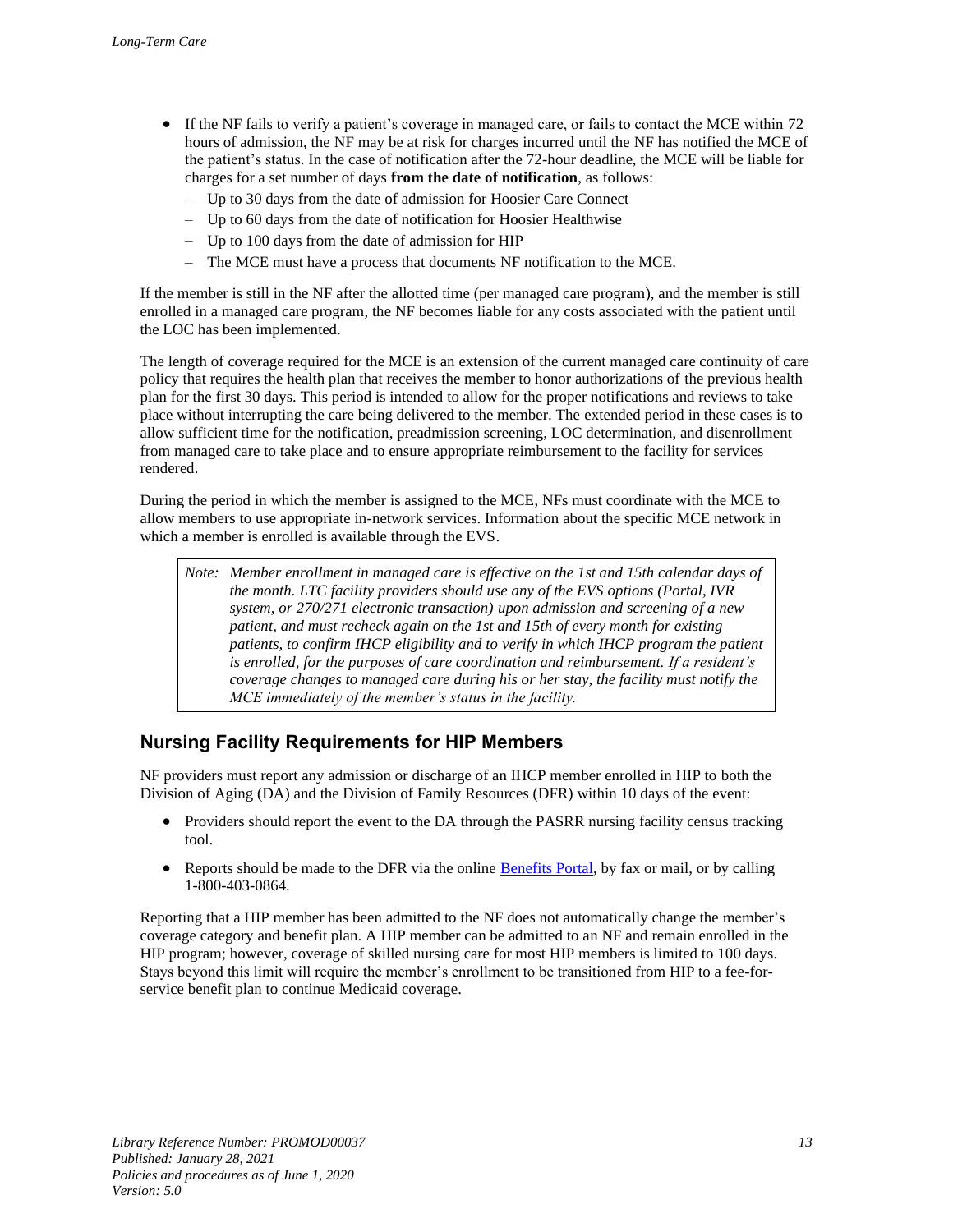To transition, HIP members must qualify under the income and resource limits associated with FFS benefits. The NF must take specific steps within the first 60 days of admission to facilitate the member's transition:

- All NF stays for HIP members require PA. If a member's stay is expected to extend beyond the original PA time frame, the provider should request an extension of the PA from the enrolling MCE before the original PA expires to allow time for assessment and possible transition to FFS coverage.
- The NF must complete the PASRR process and report the member's LOC to the DA using the PASRR nursing facility census tracking tool. If appropriate, the NF must notify the enrolling MCE of the intent to extend a member's stay and the need to transition the member to FFS coverage.
- The NF must notify DFR of the need to move the member to FFS coverage.

When completing this process, NFs are reminded that coverage category changes are **prospective**; therefore, changes are effective on the 1st of the month following the date the request is made. NFs must work with the MCE on the submission of PA requests and claims for the dates of service during the transition period. If the facility has met the required notice and assessment obligations but a request for PA or a claim is denied by the MCE, the provider must exhaust all grievances and appeals processes with the MCE to resolve the issue.

If the NF cannot resolve the issue with the MCE, the facility may contact the DFR to request a retroactive transition date for the member's disenrollment from managed care and enrollment in FFS. Requests must include the following:

- Documentation that clearly shows the claim or PA request was denied by the MCE
- Verification that all grievances with the MCE have been exhausted
- An explanation of the situation

<span id="page-19-0"></span>All requests are reviewed on a case-by-case basis; approval of a retroactive transition date is not guaranteed.

## **Preventing and Correcting Inappropriate Eligibility Changes**

If a provider discovers that a member's IHCP eligibility or coverage status has changed inappropriately, the provider must immediately contact the DFR. There may be instances where the provider first becomes aware of a member's eligibility or coverage change when claims for the member begin to deny. Although the DFR cannot correct or address *reimbursement* issues, if the reimbursement issue is eligibility-related, the latter must be resolved first.

Providers should be aware that if a member's eligibility and coverage status changes to a managed care category, in some instances the eligibility/coverage resolution **cannot be made retroactive**, which means LTC services rendered during the affected time period cannot be reimbursed by the IHCP.

#### **Reasons for Eligibility and Coverage Changes**

There are a number of situations that might cause a member's eligibility or coverage to change. Common situations such as those outlined in the following sections require attention or action by the facility provider as noted.

#### *Changes at Age 19*

Members served in a State-certified facility (ICF or group home) should apply for adult disability benefits with the Social Security Administration (SSA) before the member's 18th birthday. If a member residing in such a facility turns 19 years of age, and there is no SSA disability determination on file, the member's eligibility will automatically be reconsidered and the member likely will be systematically reassigned to HIP, which serves qualifying *nondisabled* adults.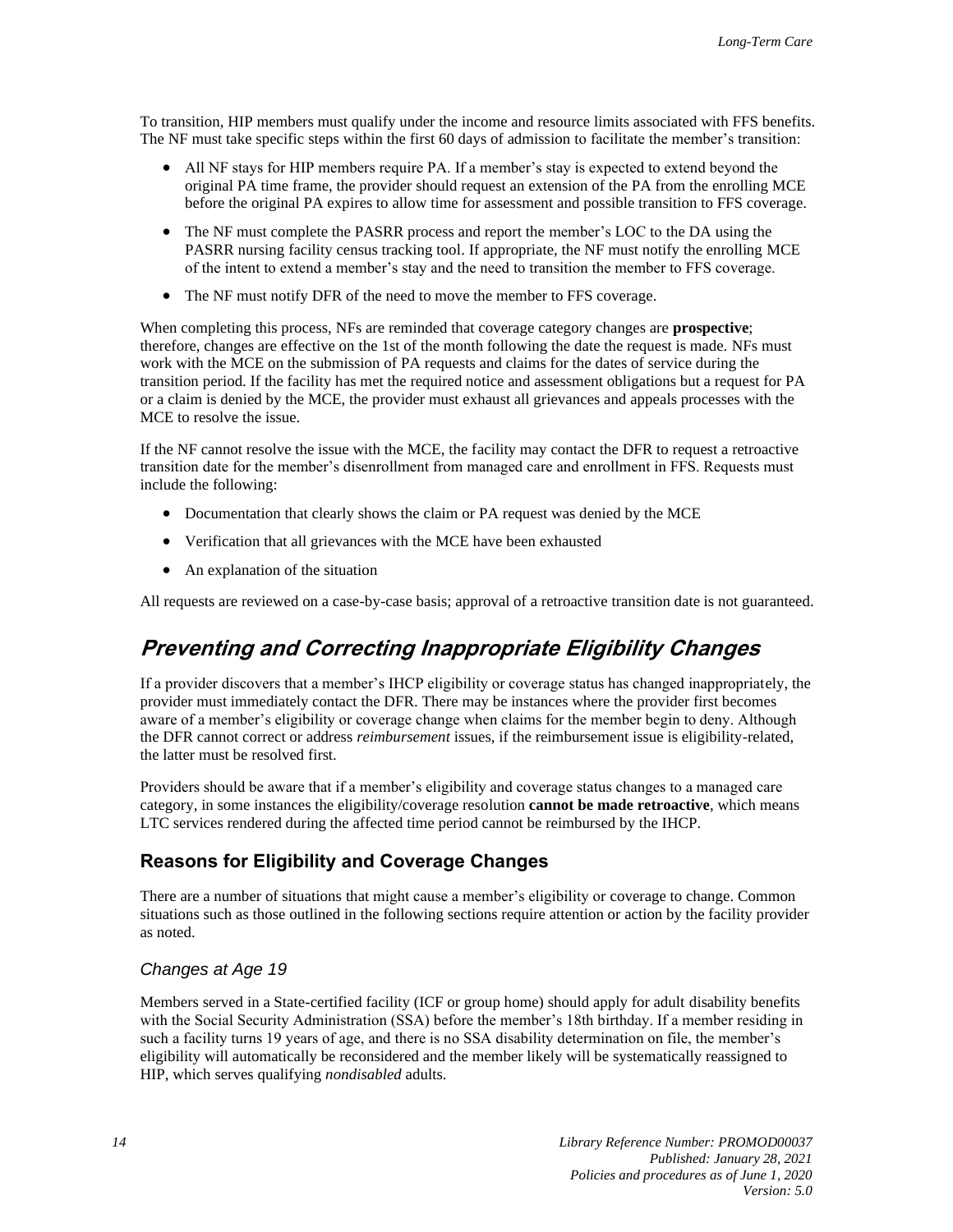HIP does not cover institutional services such as those provided in an ICF setting. After a member is enrolled in HIP, changes to restore their FFS Traditional Medicaid coverage cannot be made retroactive. ICF providers should anticipate the aging of members to ensure proactive steps are taken to maintain the members' eligibility for ICF services. If a provider discovers that a member's IHCP eligibility or coverage status has been changed to HIP, the provider must immediately contact the DFR and request that the member's eligibility be reconsidered for the "Disabled" aid category.

#### *Changes Due to Social Security Status*

If there is a change in the member's status with the SSA, this change may also affect a member's IHCP eligibility and coverage status. Notices of such changes and requests for information or follow-up action from the SSA must be addressed in a timely manner by a member's authorized representative (AR) to prevent changes to or termination of IHCP coverage. See the *[Authorized Representative Considerations](#page-20-0)* section for additional information regarding ARs.

#### *Changes Due to Issues Originating at the DFR*

Similar to changes with the SSA, any notifications or requests of action by the DFR must be addressed in a timely manner. Notification that a member's eligibility or coverage is changing or ending, or that additional information is needed by the DFR to prevent termination of benefits, signals the need for a timely response from the member's designated AR.

#### <span id="page-20-0"></span>**Authorized Representative Considerations**

If the provider is the designated AR for the member, the provider has additional responsibility to ensure that the member's eligibility and coverage status remain current and accurate. The provider must have familiarity with the member to the extent the provider can correctly and accurately respond to specific, detailed questions and requests for information.

Providers that serve as ARs should be aware of the following:

- A person can have more than one AR.
- For individuals 18 years of age and older, no information can be released to a third party (including parents, case managers, providers, and so on) unless an AR form for that party is on file with the DFR.
- ARs must have working knowledge of the member's information including income, resources, residency, and so on.
- It is necessary to keep the DFR updated of AR changes, such as address and telephone number changes. Failure to do so could result in DFR notices not being sent to the AR and consequently in loss of IHCP coverage. AR forms are available on the *[DFR Forms](http://www.in.gov/fssa/dfr/2689.htm)* page at in.gov/fssa/dfr.

A provider designated as the AR must follow up immediately and directly with the DFR on any notifications, requests for information, or updates related to an individual.

#### **Follow Up with the DFR**

If a provider identifies an eligibility or coverage change for a member, or believes the incorrect eligibility or coverage has been assigned for a member, the provider should immediately contact the DFR at 1-800- 403-0864 to request a review of the issue. If the submitting provider is not on file as an AR, the DFR will review the case, but the DFR cannot release any findings back to the provider directly. Additional contact information can be found on the *[Find My Local DFR Office](https://www.in.gov/fssa/dfr/ebt-hoosier-works-card/find-my-local-dfr-office/)* page at in.gov/fssa/dfr. Please note that the DFR is unable to resolve claim-related issues or answer questions about specific claim submission requirements. The entity responsible for the member's care can assist with these inquiries.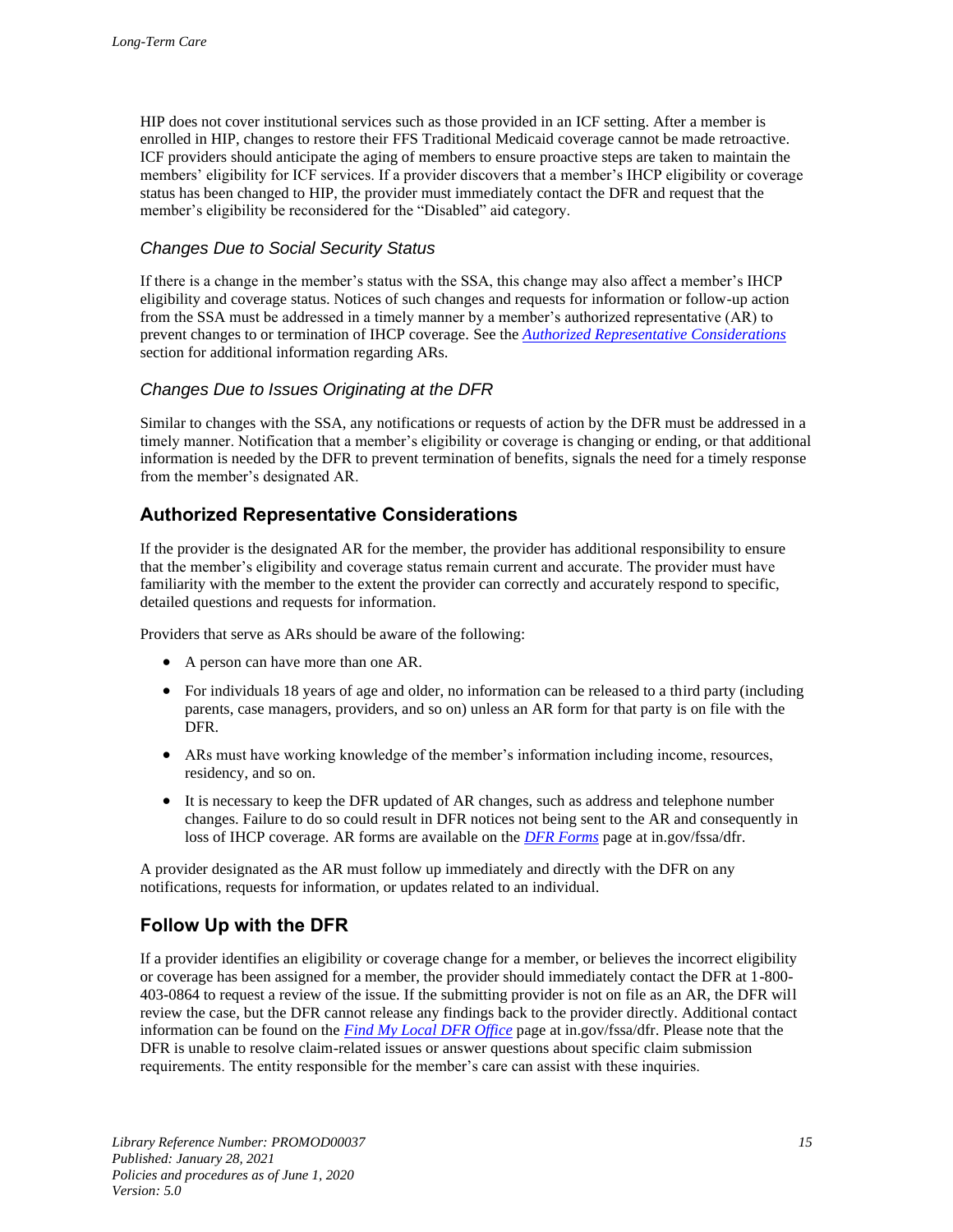## <span id="page-21-2"></span>**Reimbursement Methodologies for Long-Term Care Facilities**

There are two reimbursement methodologies for LTC facilities based on the type of facility rendering the service: NFs (IHCP provider specialties 030 and 032) and intermediate care facilities for individuals with intellectual disabilities (ICFs/IID) (IHCP provider specialty 031).

The following sections outline the reimbursement methodologies for NFs and ICFs/IID. For reimbursement and billing information for long-term acute care (LTAC) facilities, see the *Inpatient [Hospital Services](https://www.in.gov/medicaid/files/inpatient%20hospital%20services.pdf)* module.

### <span id="page-21-0"></span>**Nursing Facility Reimbursement**

Effective for dates of service from January 1, 2014, through June 30, 2021, the IHCP implemented a 3% reduction in reimbursement paid to NFs. This reduction applies to NF providers reimbursed under *405 IAC 1-14.6*. The reduction is to the Medicaid *per diem* rate before the reduction of any patient liability or third-party liability (TPL) on the claim. This reduction applies to all IHCP NF claims, including Medicare crossover claims.

#### <span id="page-21-1"></span>**Case-Mix Reimbursement**

The IHCP uses a case-mix methodology system to reimburse NFs. This system is based on the principle that payment for NF services should take into account a resident's clinical condition and the resources needed to provide appropriate care for that condition. Therefore, the case-mix system of reimbursement is based on one IHCP rate, adjusted each quarter for changes in a patient's acuity level, for all IHCP residents in a Medicaid-certified or dually licensed Indiana NF.

The case-mix system of reimbursement allocates greater IHCP payment to direct patient care, while continually responding to cost changes that occur with respect to the resources used in providing that care.

Under the case-mix reimbursement system, the IHCP rate is the sum of the following separate rate components:

- *Direct care* Direct care includes the following:
	- All allowable nursing and nursing aide services
	- Medical supplies
	- Medical director services
	- Medical record costs
	- Nurse aide training
	- Nurse consulting services directly related to the provision of hands-on resident care
	- Oxygen
	- Pharmacy consultants
	- Rental costs for low-air-loss mattresses, pressure-support surfaces, and oxygen concentrators subject to an overall \$1.50 per resident day limit
	- Support and license fees for software used exclusively in hands-on resident care support, such as MDS assessment software and medical records software
	- Replacement dentures for Medicaid residents provided by the facility that exceed State Medicaid plan limitations for dentures
	- Legend and nonlegend sterile water used for any purpose
	- Educational seminars for direct care staff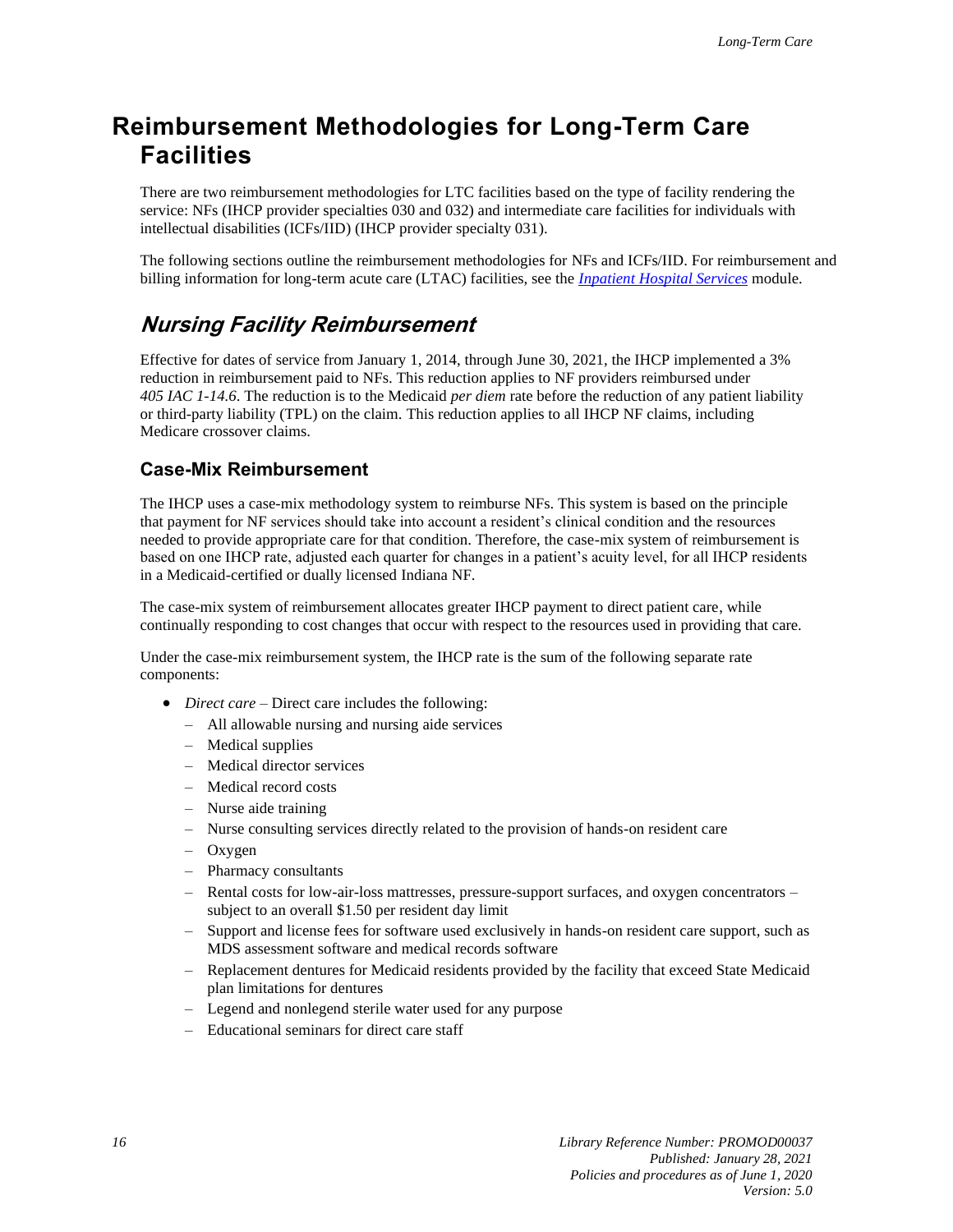- *Indirect care –* Indirect care includes the following:
	- Activity services and supplies
	- Allowable dietary services and supplies
	- Patient housekeeping services and supplies
	- Patient laundry services and supplies
	- Plant operations services and supplies
	- Raw food
	- Social services
	- Utilities
	- Repairs and maintenance
	- Recreational services and supplies
	- Cable or satellite television throughout the NF, including residents' rooms
	- Pets, pet supplies and maintenance, and veterinary expenses
	- Educational seminars for indirect care staff
	- Nonambulance travel and transportation of residents
	- Nursing consulting services whether provided by internal facility personnel, central office personnel, or contracted – that are not directly related to the provision of hands-on resident care (Such nursing consulting services include but are not limited to: health survey, quality assurance processes, and MDS consultation – excluding data input and coding.)
	- Behavioral and psychological consulting services
- *Administrative –* Administrative includes the following:
	- Allowable advertising
	- Allowable administrator and co-administrator services
	- Allowable home office services and supplies that are patient-related and appropriately allocated to the NF
	- Legal and accounting fees
	- Liability insurance
	- License dues and subscriptions
	- Management
	- Office and clerical staff
	- Office supplies used for any purpose, including repairs and maintenance, and service agreements for copiers and other office equipment
	- Other consultant fees
	- Owners' compensation (including director's fees) for patient-related services
	- State gross receipts taxes
	- Telephone
	- **Travel**
	- Utilization review costs
	- Working capital interest
	- Qualified intellectual disabilities professional (QIDP)
	- Educational seminars for administrative staff
	- Support and troubleshooting, maintenance, and license fee for all general and administrative computer software and hardware, such as accounting or other data processing activities
	- Court-appointed guardian, financial institution, or third-party trust costs not covered by resident personal funds
	- Pre-employment related costs such as background checks, drug testing, and employmentcontingent physicals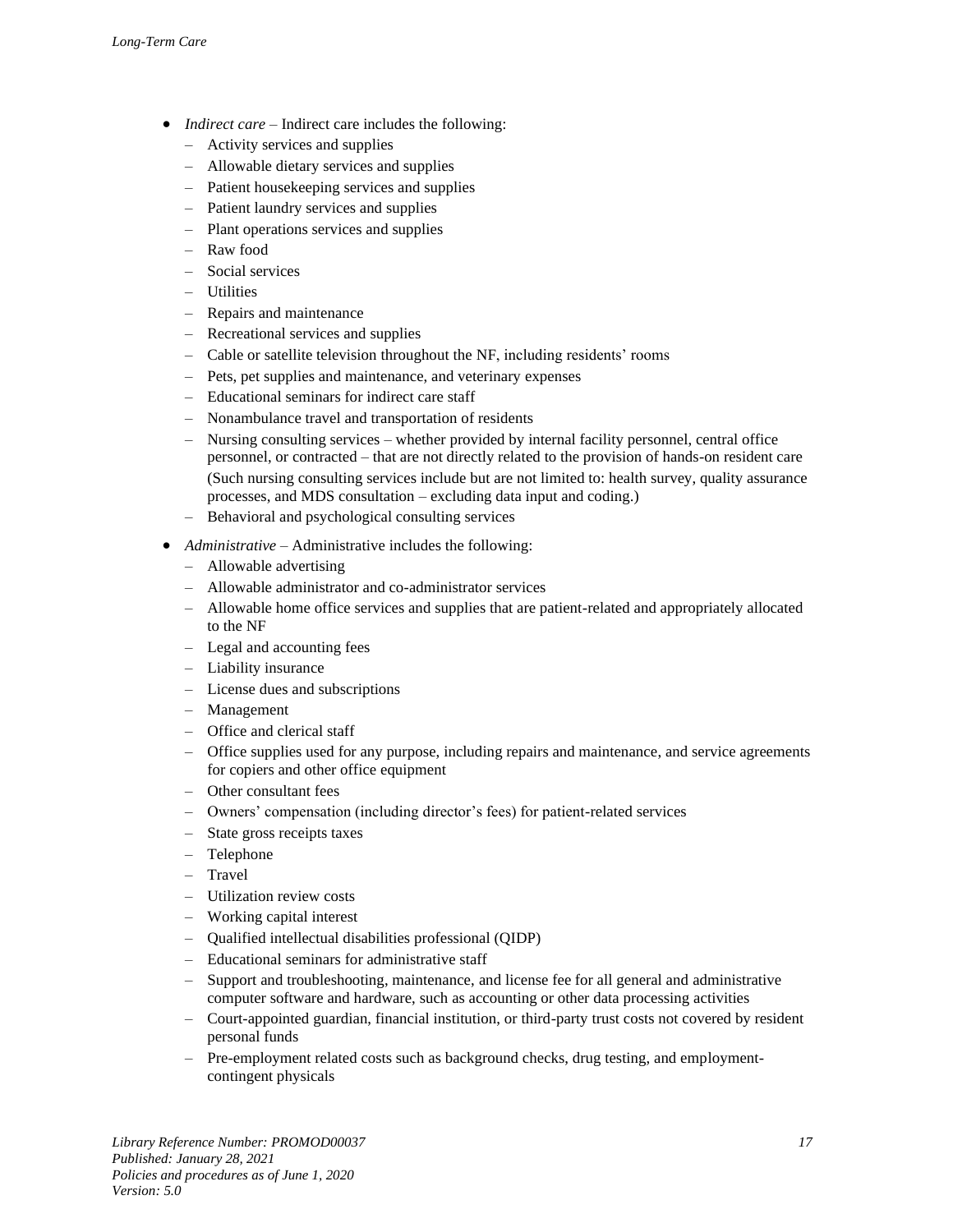*Note: The administrative component reimbursement is adjusted to 100% of the average allowable median patient day cost.* 

- *Capital* Allowable capital-related items include the following:
	- Fair rental value allowance
	- Property insurance
	- Property taxes
	- Noncapitalized costs associated with minor equipment purchases that are not directly attributed to a specific department
- *Therapy*  Direct cost for allowable therapy services.

*Note: Effective July 1, 2019, the IHCP requires nursing facility providers to submit end-of-therapy dates through the MDS web portal for use in the Time-Weighted CMI Resident Roster Reports. This reporting requirement will be enforced for establishing Medicaid rates effective July 1, 2020. The MDS web portal, on th[e Myers and](https://www.mslc.com/Indiana/) Stauffer [website](https://www.mslc.com/Indiana/) at mslc.com/Indiana, accepts end dates for therapy segments if end dates are not reported on the MDS assessments. Important information, including data cutoffs and report posting dates for the new end-of-therapy time-weighted report process, can be found under End of Therapy Roster Resources on the [Case-Mix and Related](https://www.mslc.com/Indiana/Resources.aspx)  [Services > Review Resources](https://www.mslc.com/Indiana/Resources.aspx) page at mslc.com/Indiana.*

- *Nursing Facility Quality Add-On* Based on the NF's total quality score using the latest published CMS data as of the end of each state fiscal year and other quality measures:
	- Facilities that are a new operation and do not have the required information to calculate their facility specific add-on will receive the statewide average, except for the Advance Care Planning measure.
	- The maximum amount of the Nursing Facility Quality Add-On is \$18.45 per patient day.
	- NFs need to submit the *Schedule of Staff Retention and Advance Care Planning Training (Schedule X)* on a calendar-year basis. *Schedule X* is required to be submitted by March 31 of the year following the calendar year report period.
		- $\triangleright$  For the section related to Retention Rate, all nursing facility employees should be included regardless of which personnel line the costs are reported.
		- ➢ For the section related to Advance Care Planning, all employees who completed the advance care planning (ACP) training through the Relias system should be listed. The employee or employees must be employed by the nursing facility following their completion of the ACP program during a minimum of 6 distinct months for the calendar year ending December 31, 2019. For calendar year ending December 31, 2020, the OMPP has eased the employment requirements from 9 distinct months to 6 distinct months following completion of the Level I ACP training program. Calendar years ending December 31, 2021, and after will continue to require a minimum of 9 distinct months.

*Note: It has been determined that calendar year ending in December 31, 2021, will also require a minimum of 6 distinct months.*

This schedule is required to be submitted to Myers and Stauffer for use in determining the total quality score. The *Schedule X* form and instructions are available on the *[Long-Term Care](https://www.mslc.com/indiana/resources/documents.aspx)* page of the Myers and Stauffer website at mslc.com/Indiana (under **Nursing Facility > Forms**).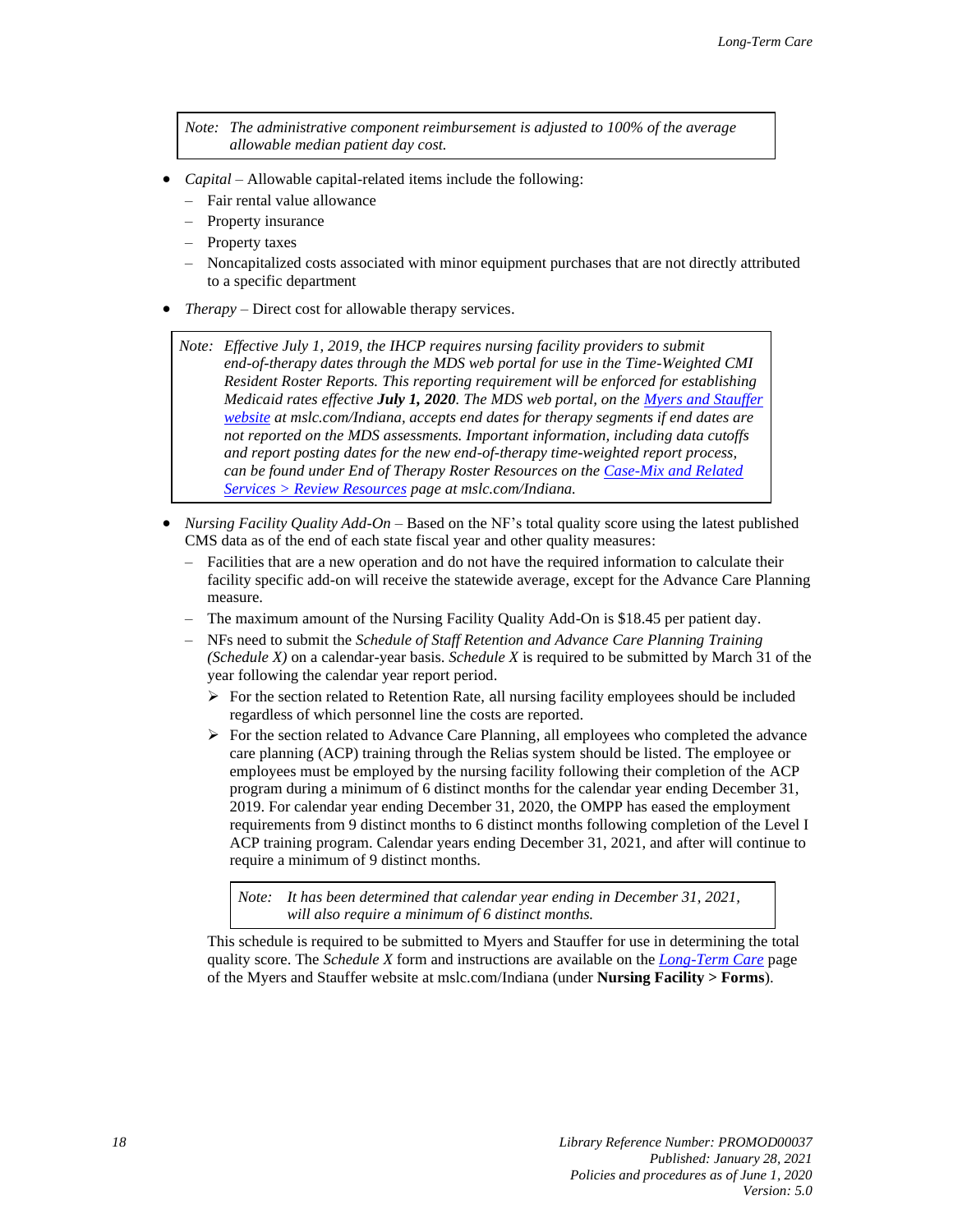- *Special Care Unit Add-On* NFs with special care units (SCUs) that provide specialized care to residents with Alzheimer's disease or dementia, as defined by *405 IAC 1-14.6-2(hh),* are eligible for increased reimbursement in the form of an SCU add-on. The SCU add-on is calculated using the facility's *Nursing Facility Schedule of Special Care Unit Qualifications* form (Schedule Z) and MDS 3.0 information. This schedule should be completed on a calendar-year basis and is due to Myers and Stauffer by March 31 of the year following the report period. The Schedule Z form and instructions are available on the *[Long-Term Care](http://www.mslc.com/indiana/resources/documents.aspx)* page of the Myers and Stauffer website at mslc.com/Indiana (under **Nursing Facility > Forms**).
- *Ventilator Unit Add-On* NFs that provide inpatient services to more than eight ventilatordependent residents, as determined by MDS data, may receive additional reimbursement at a rate of \$11.50 per Medicaid resident day.
- *Quality Assessment Fee Add-On* This add-on is determined by dividing the product of the assessment rate times total non-Medicare patient days by total patient days from the most recently completed desk-reviewed annual financial report.

The FSSA retains a contractor that establishes the applicable rate.

### **Quality Assessment Fee**

NFs are required to pay a quality assessment fee (QAF) in the following amounts per non-Medicare (for example, private pay or Medicaid) patient day, pursuant to *SPA 17-018* for NFs specified at *405 IAC 1-14.6*:

- \$16.37 per non-Medicare patient day if the NF's total census is **fewer than** 62,000 patient days per year and the NF is privately owned or operated, or is a nonstate-government owned or operated facility that became nonstate-government owned or operated on or after July 1, 2003.
- \$4.09 per non-Medicare patient day if the NF's total census is **at least** 62,000 patient days per year and the NF is privately owned or operated or nonstate-government owned or operated, or if the NF is a nonstate government owned or operated facility that became nonstate government owned or operated before July 1, 2003.
- The following facilities are exempt from the QAF:
	- Hospital-based NFs licensed under *IC 16-21*
	- Continuing care retirement communities (CCRC) that meet the statutory requirements at *Section 486* of *HEA 1001(ss)-2009*
	- The Indiana Veterans' Home

A portion of the QAF is used to increase NF Medicaid reimbursement for initiatives that promote and enhance improvements in quality of care to NF residents.

#### **Leave Days in an NF**

The IHCP does not cover "bed-hold" days in a NF as a member benefit unless the member is under hospice care. As described in the *[Leave Days for NF Billing](#page-27-2)* section, providers must make members aware of their bed-hold policies and cannot charge members for services that the members do not request.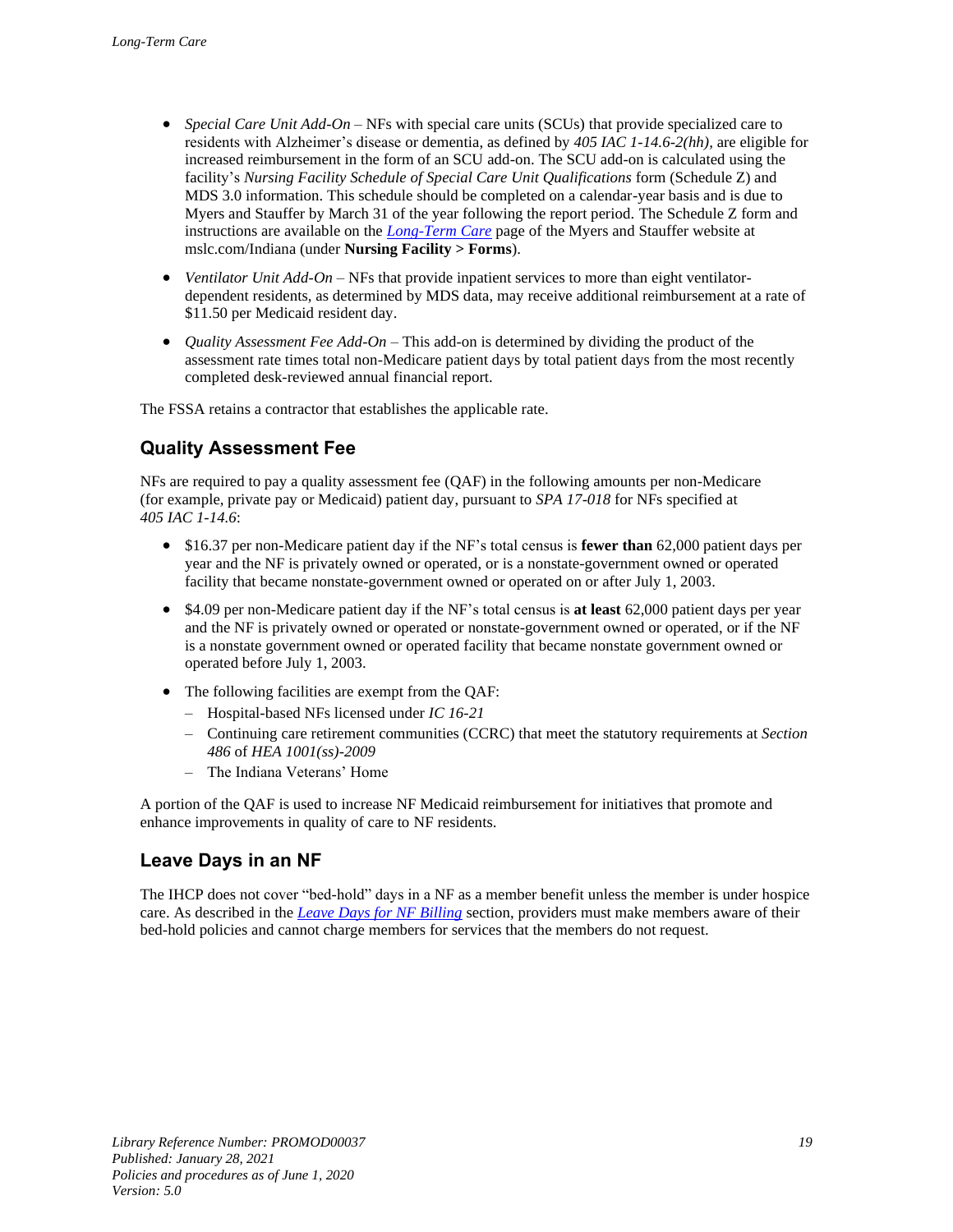### <span id="page-25-1"></span>**Intermediate Care Facilities for Individuals with Intellectual Disabilities Reimbursement**

ICFs/IID are divided into two distinct categories:

- Large private ICF/IID More than eight beds
- Small ICF/IID Four to eight beds and are commonly referred to as community residential facilities for the developmentally disabled (CRF/DD), or group homes
	- Basic developmental
	- Child rearing
	- Child-rearing residences with specialized programs
	- Developmental training
	- Intensive training
	- Sheltered living
	- Small behavioral management residences for children
	- Small extensive medical needs residences for adults
	- Extensive support needs residences for adults

#### <span id="page-25-0"></span>**Proprietary Large Private and Small ICFs/IID**

The all-inclusive *per diem* rate for these facilities includes the following services:

- Room and board Room accommodations, all dietary services (including routine and special dietary services and school lunches), and personal laundry services
- Nursing care Nursing services and supervision of health services
- Medical and nonmedical supplies All medical and nonmedical supplies and equipment furnished by the facility for the usual care and treatment of residents
- Durable medical equipment (DME) **–** All DME, except customized items\*, and associated repair costs, **including but not limited to the following**:
	- Bed rails
	- Canes
	- Crutches
	- Ice bags
	- Traction equipment
	- Walkers
	- Wheelchairs, standard

*\*Note:Customized equipment includes any piece of equipment designed for a particular member that cannot be used by other members. The equipment contains parts that are specially made and not readily available from a DME provider.*

- Mental health services Including behavior management services and consulting, psychiatric services, and psychological services
- Therapy services Physical and occupational therapy, speech pathology, and audiology services provided by a licensed, registered, or certified therapist, as applicable, employed by the facility or under contract with the facility
	- Therapy services provided away from the facility must meet the criteria outlined in *405 IAC 5-22*.
	- All therapies must be specific and effective treatment for the improvement of function. Reimbursement is not available for services for remediation of learning disabilities.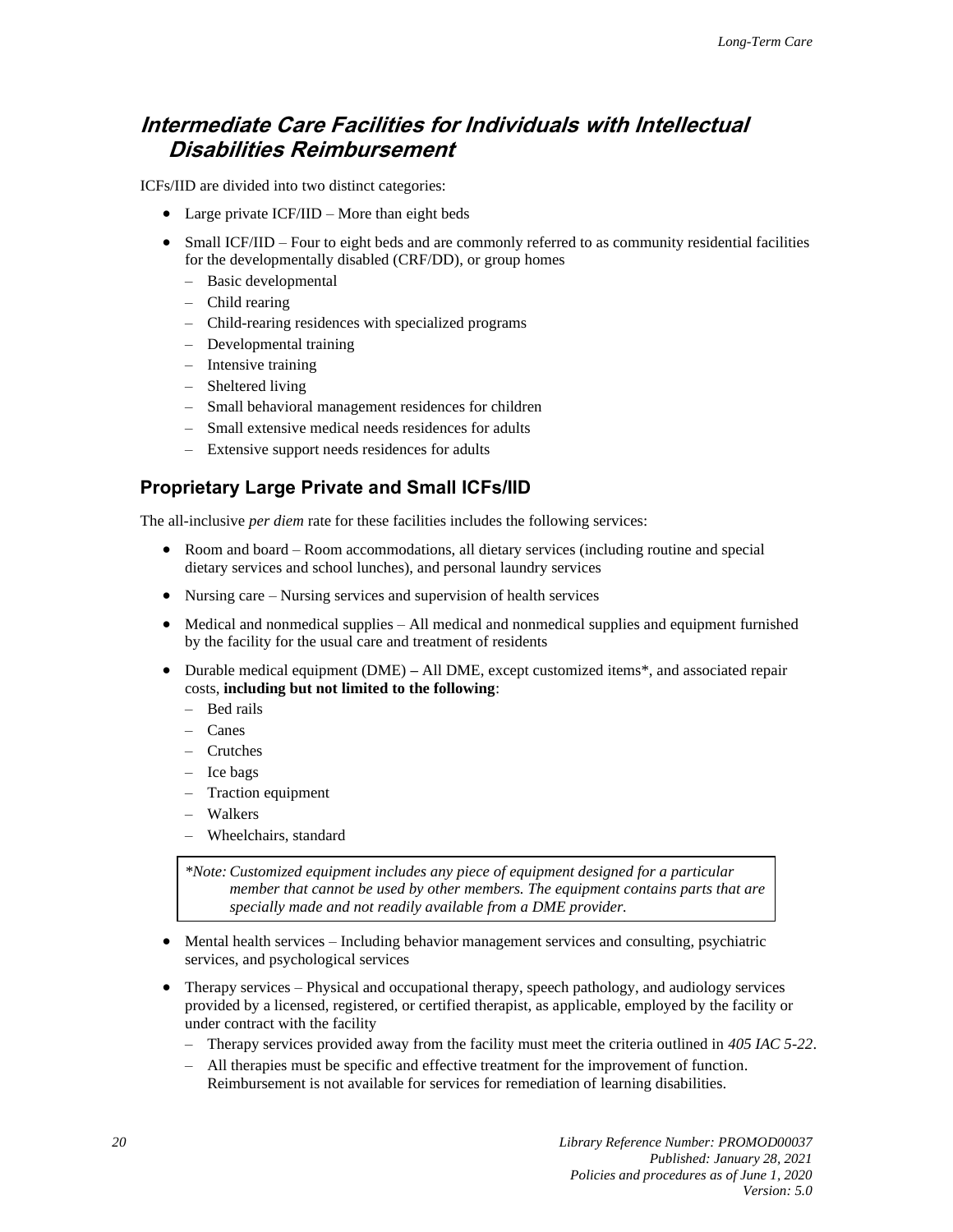- Transportation Reasonable cost of necessary transportation for the member, including transportation to vocational/habilitation services, except for transportation that is provided to accommodate the delivery of emergency services
	- Emergency transportation services must be billed to Medicaid directly by the transportation provider.
- Habilitation Habilitation services provided in an FSSA-approved setting that are required by the resident's program plan of active treatment developed in accordance with *42 CFR 483.440*, including, but not limited to, the following:
	- Training in activities of daily living
	- Training in the development of self-help and social skills
	- Development of program and evaluation plans
	- Development and execution of activity schedules
	- Vocational/habilitation services

*Note: The all-inclusive per diem rate for small ICFs/IID also includes day habilitation services.*

The services described in the preceding list are covered in the per diem rate and may not be billed to Medicaid by the facility, a pharmacy, or any other provider. For billing information about nonstandard DME, see the *[Claims for Durable Medical Equipment and Supplies](#page-30-0)* section.

#### **Leave Days in an ICF/IID**

Reimbursement is available for reserving beds for members in a private ICF/IID, provided that the criteria set out in *405 IAC 5-13-6* are met.

The two types of reimbursed leave days for ICFs/IID are as follows:

- Hospitalization Must be ordered by the physician for treatment of an acute condition that cannot be treated in the facility. The total time allowed for payment of a reserved bed for a single hospital stay is 15 consecutive days. If the member requires hospitalization longer than 15 consecutive days, the member must be discharged from the ICF/IID. If the member is discharged from the ICF/IID following a hospitalization in excess of 15 consecutive days, the ICF/IID is still responsible for appropriate discharge planning. Discharge planning is required if the ICF/IID does not intend to provide ongoing services following the hospitalization for those members who continue to require ICF/IID level-of-care services. The facility must maintain a physician's order for hospitalization in the member's file at the facility.
- Therapeutic leave of absence Must be for therapeutic reasons, as prescribed by the attending physician and as indicated in the member's habilitation plan. The maximum total length of time allotted for therapeutic leaves in any calendar year is 60 days per member residing in an ICF/IID. The leave days need not be consecutive. If the member is absent for more than 60 days per year, no further reimbursement is available to reserve a bed for that member in that year. The facility must maintain a physician's order for the therapeutic leave in the member's file at the facility.

Providers must use the appropriate room and board revenue code for the days the member was a patient in the ICF/IID and the applicable leave of absence revenue code for the days the member was out of the ICF/IID, as described in the *[Leave Days for ICF/IID Billing](#page-28-1)* section.

#### **Tax Assessment**

Large and small private ICFs/IID are assessed a 6% tax on the total annual revenue of the facility for the facility's preceding fiscal year. The assessment on provider total annual revenue is an allowable cost for cost reporting and audit purposes. Total annual revenue is determined from the provider's previous annual financial reporting period.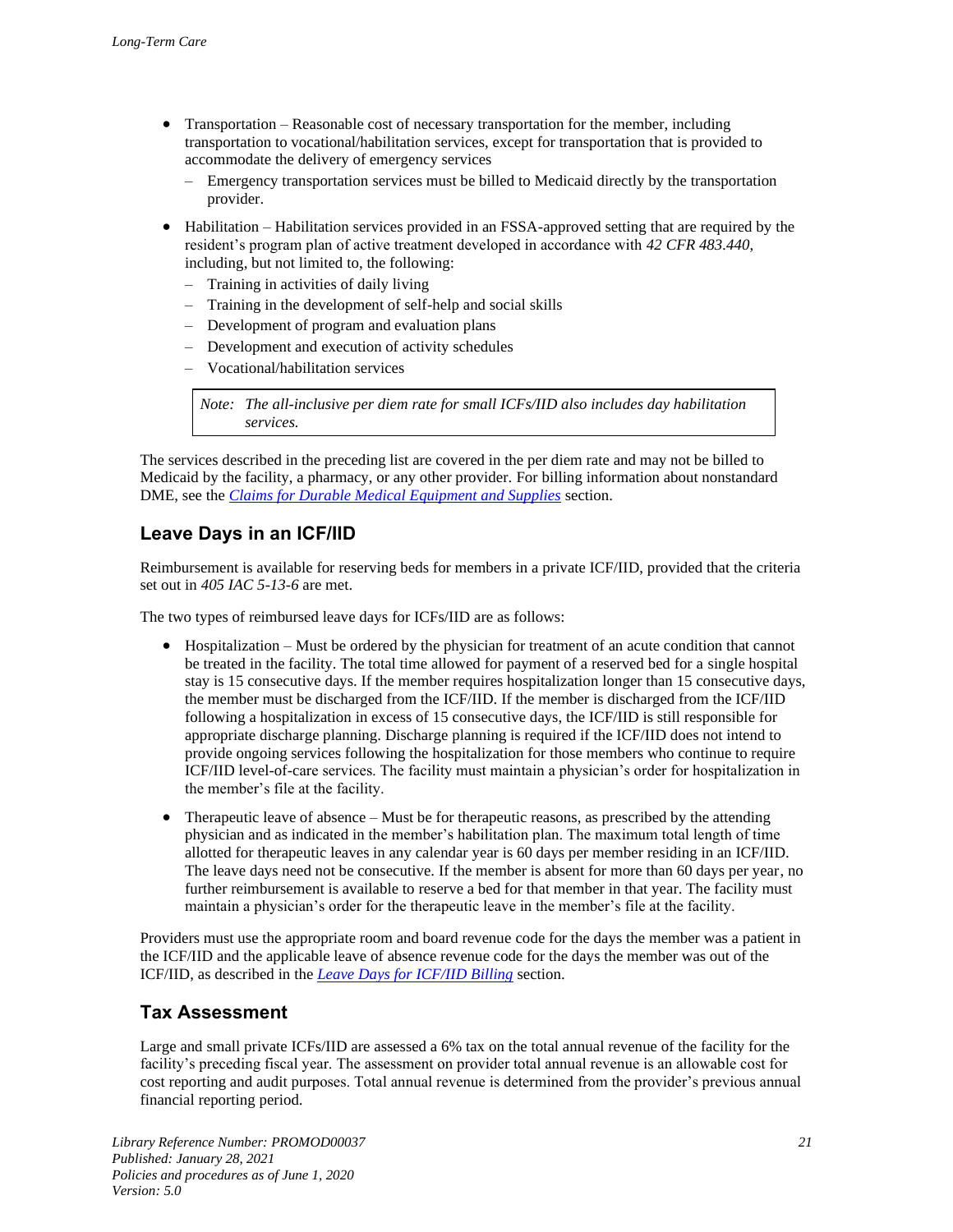## <span id="page-27-0"></span>**Billing Instructions for Long-Term Care Facilities**

Instructions for billing LTC facility services are separated into two subsections, based on the type of facility rendering the service: NFs and ICFs/IID.

Both NFs and ICFs/IID bill using the institutional claim (*UB-04* claim form, 837I electronic transaction, or Portal institutional claim). Providers should mail LTC paper claims to the following address for processing:

**DXC – Institutional Claims P.O. Box 7271 Indianapolis, IN 46207-7271**

*Note: On October 1, 2020, the name of the IHCP fiscal agent changed from DXC Technology to Gainwell Technologies.*

<span id="page-27-1"></span>See the *[Claim Submission and Processing](https://www.in.gov/medicaid/files/claim%20submission%20and%20processing.pdf)* module for general billing information.

## **Nursing Facility Billing**

LTC services are available to IHCP members who meet the threshold of nursing care needs required for admission to, or continued stay in, a Medicaid-certified NF.

NFs must follow the general instructions for completing the institutional claim, as well as the specific instructions that follow:

- NFs bill for room-and-board charges using the applicable room-and-board revenue code. Acceptable room-and-board revenue codes include 110, 120, and 130. Revenue codes 180, 183, and 185 for leave-of-absence days are not reimbursable to the NF.
- The FSSA uses a case-mix reimbursement methodology based on the RUG-IV Classification of that member. The facility must maintain documentation in the medical record that substantiates the physical or behavior needs of the member as identified on the MDS. The RUG-IV Classification is based on the MDS.
- NFs cannot bill separately for medical and nonmedical supply items, personal care items, or therapies. Providers can bill parenteral or enteral services and therapies received by dually eligible (Medicare and Traditional Medicaid) members to Medicare and, subsequently, the IHCP as crossover claims on the appropriate claim type for these services.
- Inpatient care crossover services must be billed on the institutional claim (*UB-04* claim form or electronic equivalent). Any inappropriate billing and reimbursement is subject to recoupment by FSSA Program Integrity.
- Providers can bill short-term stays of less than 30 days upon discharge of the patient. Providers can bill long-term stays of 30 days or more monthly, or more frequently if desired.

#### <span id="page-27-2"></span>**Leave Days for NF Billing**

The IHCP does not reimburse for bed-hold days in an NF as a member benefit unless the member is under the care of hospice. All IHCP members residing in an NF are directed to talk with their individual provider regarding any type of "bed-hold" or leave-day policy that may exist in that facility. Providers must make members aware of their policies and that a member cannot be charged for services the member does not request. There is no requirement that NFs hold beds.

The facility must inform a resident in writing prior to a hospital transfer or departure for therapeutic leave that Medicaid does not pay for bed holds; the facility must also communicate its policies regarding bedhold periods. An NF is required to follow a written policy under which a resident, whose hospital or therapeutic leave exceeds Medicaid coverage limitations, is readmitted to the facility upon the first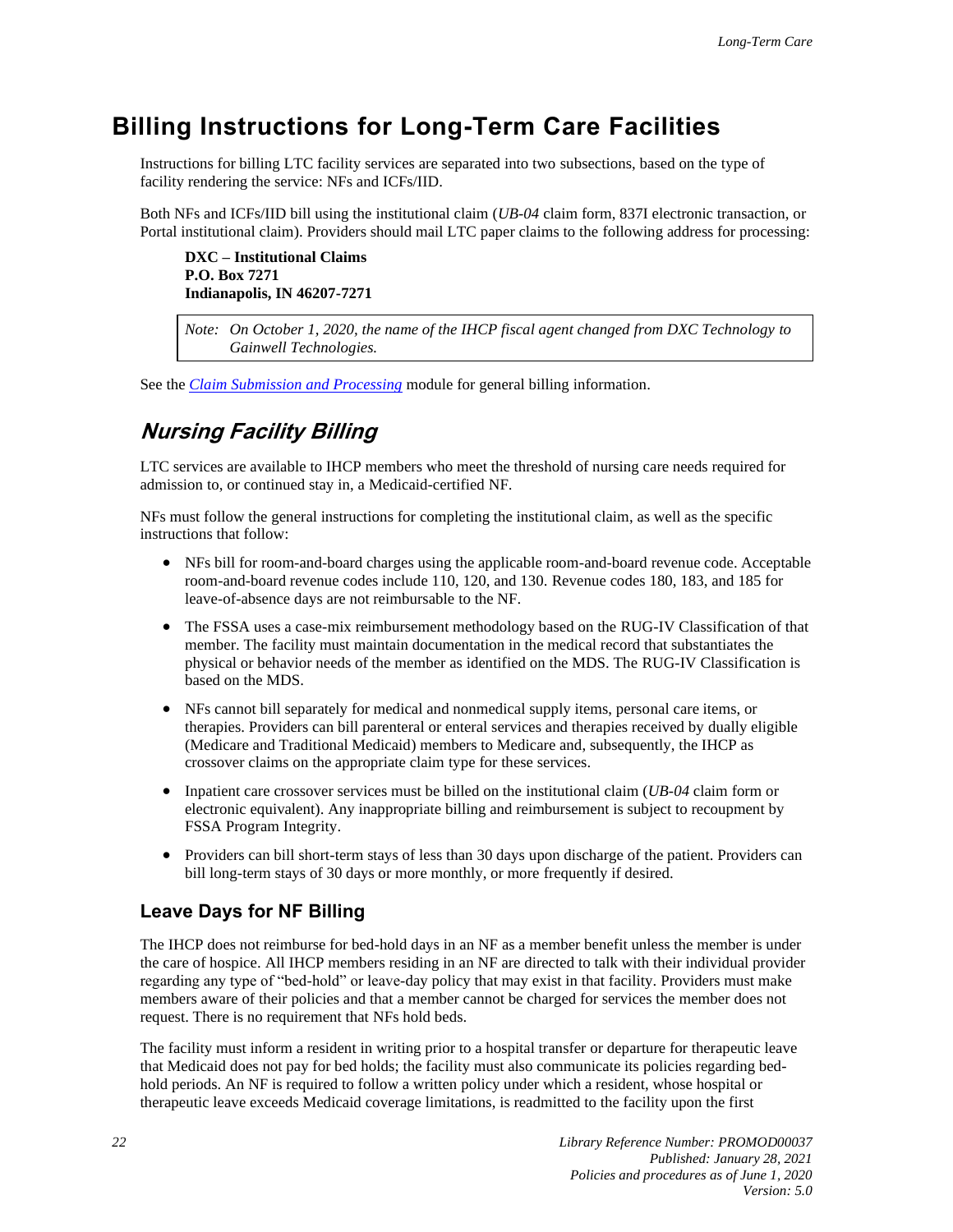availability of a bed in a semiprivate room, if the resident requires NF-level services and is eligible for Medicaid NF services. (See *42 CFR 483.12(b)(3)* and *410 IAC 16.2-3.1-12(a)(27)*.) Regardless of the length of leave, if the individual remains eligible for NF level of care and Medicaid, he or she must be readmitted to the facility to the first available bed.

Because Medicaid does not pay to hold beds in NFs except for hospice care, all bed holds for days of absence are considered noncovered services for which the resident may elect to pay. If the facility offers this option, the facility must include this information in its written policy, as well as on the written information provided to the resident prior to hospital transfer or departure for therapeutic leave.

Facilities cannot establish a minimum bed-hold charge, such as a certain number of days, because this could overlap with covered services if the resident returns before the minimum period lapses. The facility must also follow the requirements for billing members for noncovered services set forth in the *Charging Members for Noncovered Services* section of the *[Provider Enrollment](https://www.in.gov/medicaid/files/provider%20enrollment.pdf)* module. Further, it is the resident's choice to elect to pay for this service. Facilities can charge residents only for items and services requested by the resident. See *42 CFR 483.10(c)(8)*.

NFs are also obligated to inform residents upon admission of services for which the resident may be charged and the amounts of those charges. Residents must also be informed of any changes to available services and any charges. See *42 CFR 483.10(b)(5)–(6)*. Facilities must provide 30 days' advance written notice to residents of any changes in rates or services the rates cover. See *410 IAC 16.2-3.1-4(i)*.

Bed-hold revenue codes 180, 183, and 185 are noncovered for NFs. It is not necessary for NFs to submit claims for bed-hold days under any circumstances, including for revenue code 180 – *Bed-hold days not eligible for payment*.

## <span id="page-28-0"></span>**Intermediate Care Facilities for Individuals with Intellectual Disabilities Billing**

LTC services are available to IHCP members with an applicable LOC who reside in a large or small ICF/IID.

ICF/IIDs must follow the general instructions for completing the institutional claim, as well as the following specific instructions:

- ICFs/IID bill for room-and-board charges using the applicable room-and-board revenue code. Acceptable room-and-board revenue codes include 100, 110, 120, and 130.
- The ICF/IID reimbursement rate is an inclusive rate. Therefore, ICFs/IID cannot bill separately for medical and nonmedical supply items, personal care items, or therapies. The reimbursement rate for small ICFs/IID also includes day services as part of the inclusive rate. However, ICFs/IID can bill separately when billing crossover claims. Any inappropriate billing or reimbursement is subject to recoupment by FSSA Program Integrity.
- ICF/IID providers use a type-of-bill code from the 67X series.

#### <span id="page-28-1"></span>**Leave Days for ICF/IID Billing**

Reimbursement is available for reserving beds for members in a private ICF/IID, provided that the criteria set out in *405 IAC 5-13-6* is met. Providers must use the appropriate room-and-board revenue code for the days the member was a patient in the ICF/IID and use the applicable leave of absence revenue code for the days the member was out of the ICF/IID.

The two types of reimbursed leave days are as follows:

• **Hospitalization** – Must be ordered by the physician for treatment of an acute condition that cannot be treated in the facility. The total time allowed for payment of a reserved bed for a single hospital stay is 15 consecutive days. If the member requires hospitalization longer than 15 consecutive days, the member must be discharged from the ICF/IID. If the member is discharged from the ICF/IID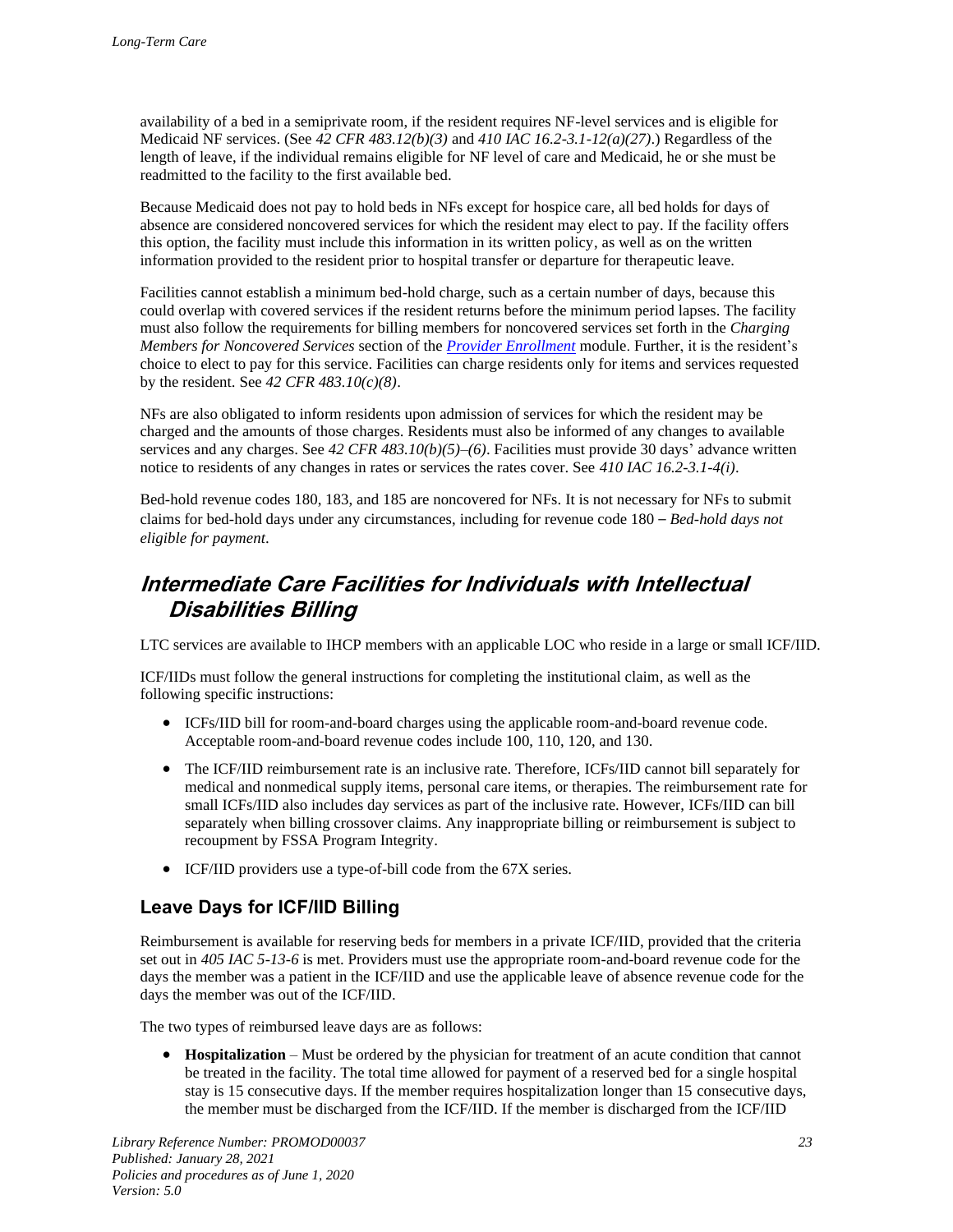following a hospitalization in excess of 15 consecutive days, the ICF/IID is still responsible for appropriate discharge planning. Discharge planning is required if the ICF/IID does not intend to provide ongoing services following the hospitalization for those members who continue to require ICF/IID level-of-care services. The facility must maintain a physician's order for hospitalization in the member's file at the facility. *Providers must use revenue code 185 to denote a leave of absence for hospitalization.*

• **Therapeutic Leave of Absence** – Must be for therapeutic reasons, as prescribed by the attending physician and as indicated in the member's habilitation plan. The maximum total length of time allotted for therapeutic leaves in any calendar year is 60 days per member residing in an ICF/IID. The leave days need not be consecutive. If the member is absent for more than 60 days per year, no further reimbursement is available to reserve a bed for that member in that year. The facility must maintain a physician's order for the therapeutic leave in the member's file at the facility*. Providers must use revenue code 183 to denote a therapeutic leave of absence.*

Providers should use **revenue code 180** when the hold days are not eligible for payment. See Table 2 for the bed-hold revenue codes that are used for ICF/IID billing.

| <b>Revenue Code</b> | <b>Description</b>                             |
|---------------------|------------------------------------------------|
| 180                 | Bed-hold days not eligible for payment         |
| 183                 | Therapeutic bed-hold days eligible for payment |
| 185                 | Hospital bed-hold days eligible for payment    |

Table 2 – Bed-Hold Revenue Codes for ICF/IID Billing

## <span id="page-29-1"></span>**Additional Long-Term Care Billing and Reimbursement Information**

The following sections provide billing and reimbursement information that may be applicable to LTC providers.

*Note: On October 1, 2020, the name of the IHCP fiscal agent changed from DXC Technology to Gainwell Technologies.*

## <span id="page-29-0"></span>**Patient Liability**

*Patient liability* is the term applied to the monetary amount that an IHCP resident must contribute toward his or her monthly care in the facility. The terms *client obligation*, *member liability*, and *personal resource contribution* also indicate patient liability.

The local county office of the DFR calculates and assigns the patient liability amount. Member information, including patient liability/client obligation reflected in *Core*MMIS, is updated daily from the information relayed by the Indiana Eligibility Determination and Services System (IEDSS) or the Indiana Client Eligibility System (ICES) at the county offices. Providers are not required to send the *C-519* form.

Providers must apply current income to current needs. As an example, a Social Security benefit check received in October must be applied to October charges. The only exception is the direct deposit benefit check that is sometimes recorded by the bank at the end of one month instead of early in the next month when it would normally be received. Because most resources are available on a calendar month basis, all accounts that involve resource deductions must be billed on a calendar-month basis, for example, June 1 through June 30, or July 1 through July 31.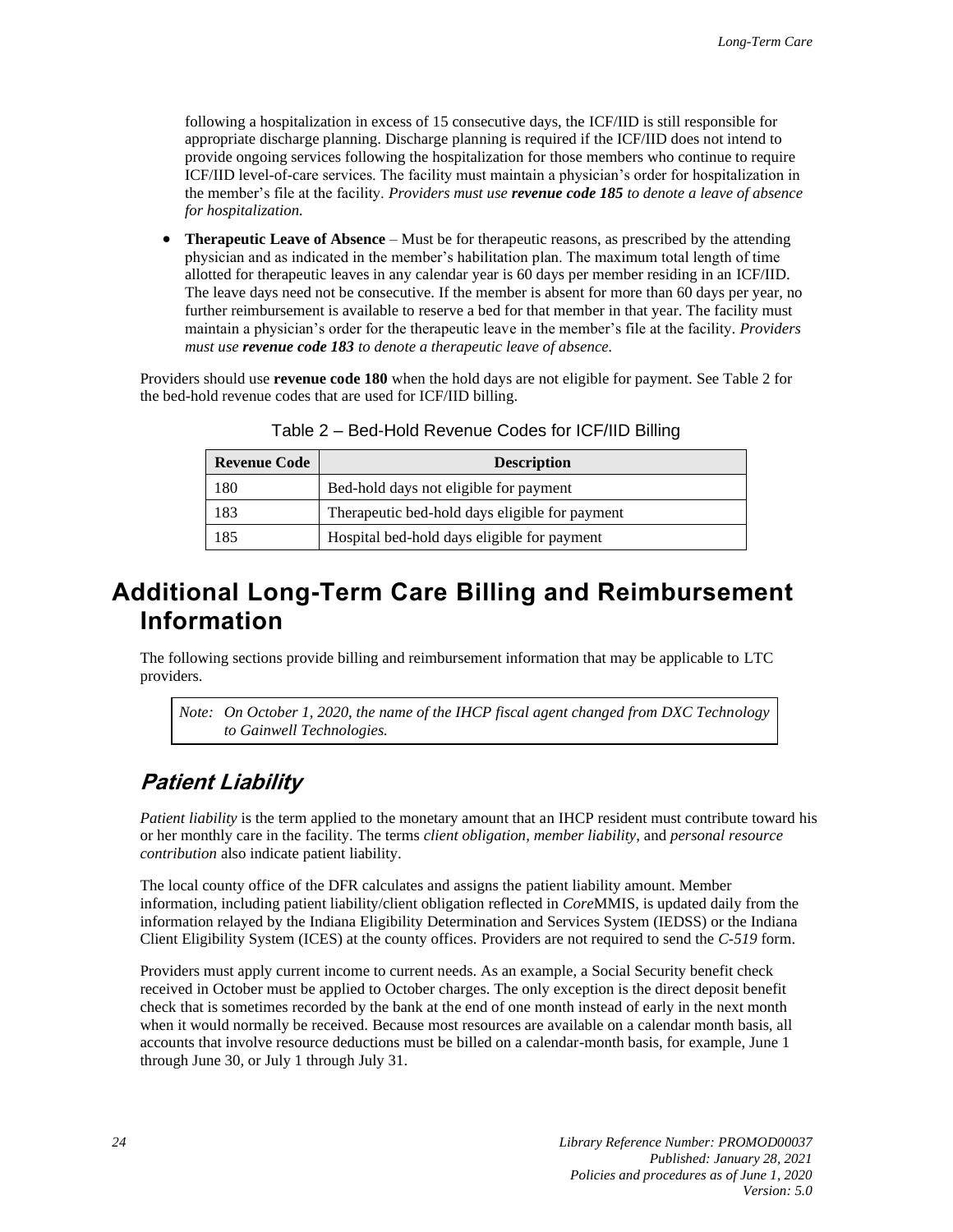*Note: Providers must deduct patient resources from the payment in the month that the resources are received.*

*Veterans' pensions will not prevent a member from receiving the monthly personal needs allowance typically allotted for Medicaid members.* 

The IHCP automatically deducts the member's liability amount from the total reimbursement of the claim. The provider must not indicate the resource contribution anywhere on the claim form.

When a member transfers between facilities during a billing period, the member liability is deducted from the first claim received and processed by *Core*MMIS. Therefore, the facilities involved in the transfer must coordinate any liability deductions.

## <span id="page-30-2"></span>**EOB 1024**

If an LTC claim denies for EOB 1024 – *Billing provider is not member's listed Long Term Care provider. Please verify provider number and resubmit*, the provider should verify that the LOC information reflects the correct IHCP Provider ID for the billing facility for the dates of service billed. A cover letter requesting that the information is entered in *Core*MMIS due to claim denial for EOB 1024 should be submitted via secure email to the Division of Aging using their dedicated email address: [DA.NFinforequest@fssa.in.gov.](mailto:DA.NFinforequest@fssa.in.gov) ICFs/IID should direct LOC eligibility questions to the local Bureau of Developmental Disabilities (BDDS) field office.

If the member does not have a State-approved LOC with the correct IHCP Provider ID for the dates of service billed, the facility must follow the established procedures for obtaining LOC approval from the DA or BDDS.

## <span id="page-30-0"></span>**Claims for Durable Medical Equipment and Supplies**

IHCP policy stipulates that providers cannot bill the IHCP directly for medical supplies, nonmedical supplies, or routine DME items (and associated repair costs) provided to IHCP members residing in LTC facilities (NFs and ICFs/IID, including CRFs/DD). The costs for these services are included in the facility *per diem* rate, and the medical supplier or DME company should bill the LTC facility for such services. For further information, refer to *405 IAC 5-13-3* and *405 IAC 5-31-4*.

Healthcare Common Procedure Coding System (HCPCS) codes for medical supplies, nonmedical supplies, or routine DME items billed to the IHCP for members residing in LTC facilities will deny with the EOB 2034 *– Medical and nonmedical supplies and routine DME items are covered in the per diem rate paid to the Long Term Care facility and may not be billed separately to the IHCP*.

*Note: The [LTC DME Per Diem Table](https://www.in.gov/medicaid/providers/671.htm) is accessible from in.gov/medicaid/providers.*

Nonstandard items of DME and associated repair costs that have received prior authorization must be billed to the IHCP directly by the DME provider. Facilities may not require members to purchase or rent such equipment with their personal funds. DME purchased with Medicaid funds becomes the property of the OMPP. The OMPP must be notified when the member no longer needs the equipment. For more information about DME and supplies, see the *[Durable and Home Medical Equipment and Supplies](https://www.in.gov/medicaid/files/durable%20and%20home%20medical%20equipment%20and%20supplies.pdf)* module.

## <span id="page-30-1"></span>**Claims for Physician Visits**

Physician visits to members residing in an NF are separately reimbursable when billed by the physician on a professional claim, limited to one visit per 27 days unless sufficient documentation is provided to justify additional visits. See the *Claim Notes* section of the *[Claim Submission and Processing](https://www.in.gov/medicaid/files/claim%20submission%20and%20processing.pdf)* module for details.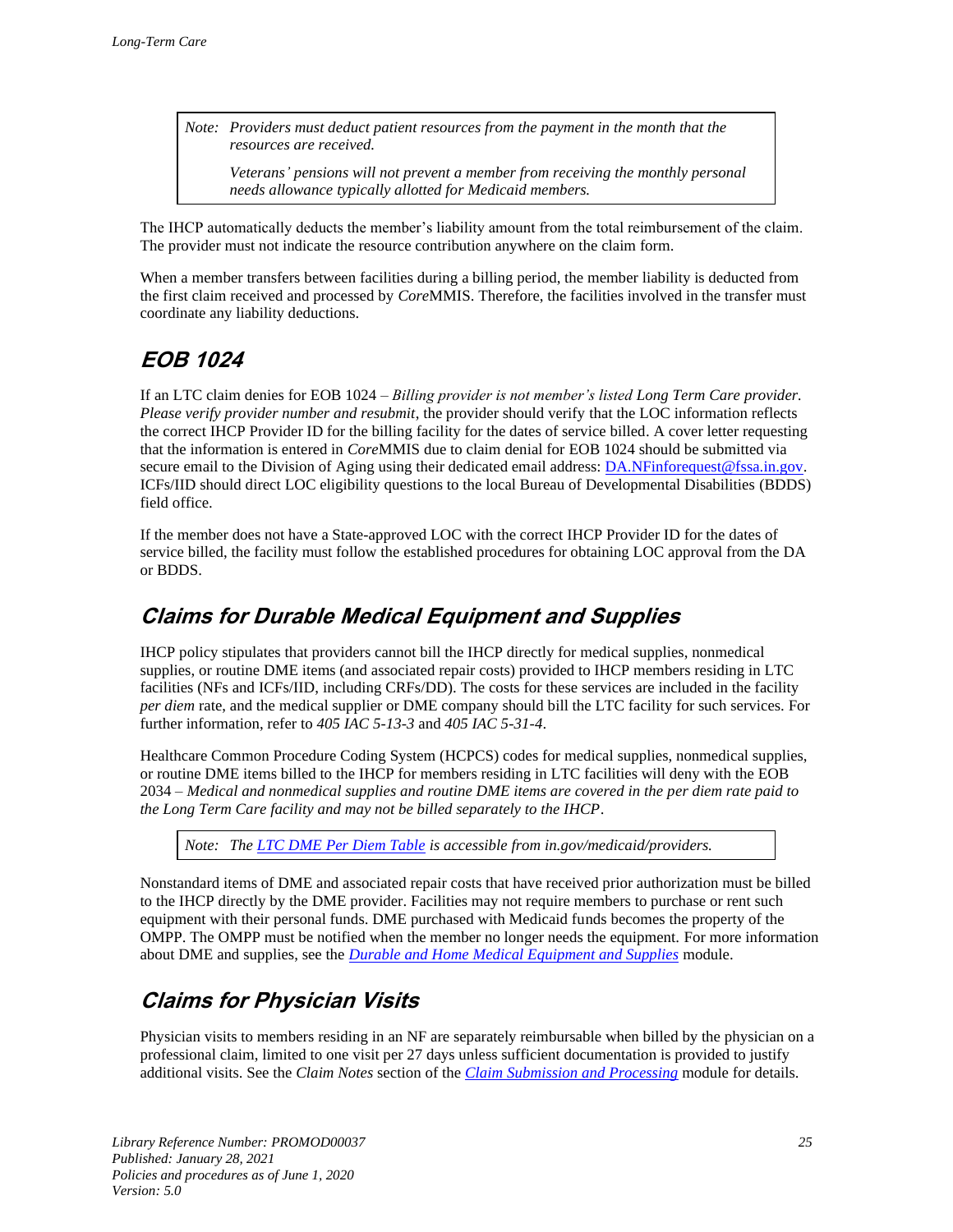### <span id="page-31-0"></span>**Autoclosure of LOC for Discharged Residents**

To ensure that IHCP members receive all benefits to which they are entitled, it is the responsibility of each LTC provider to properly document the discharge of residents in a timely manner. If the LOC is not updated, it prevents members from receiving services, such as supplies and pharmacy prescription fulfillment, upon discharge from LTC facilities. Providers should be aware that overpayments to facilities are subject to recoupment.

*Core*MMIS uses the patient status code from the institutional claim (field 17, STAT, on the *UB-04* claim form) to close the member's LOC segment. This process eliminates the need for LTC providers to submit written discharge information to the FSSA Division of Aging (DA) of all residents discharged from an NF or ICF/IID during a given month. The DA requests that facilities not submit monthly discharge information for residents whose discharge information is noted on the claim.

For a list of the only patient status codes that are valid codes for members who are discharged from LTC facilities, see the *Autoclosure Patient Status Codes for Member Level of Care* table in *Long-Term Care Codes*  on the *[Code Sets](https://www.in.gov/medicaid/providers/693.htm)* page at in.gov/medicaid/providers.

If a claim includes one of these patient status codes, *Core*MMIS closes out the LOC segment for that member.

LTC providers do not receive reimbursement for the date of discharge. Therefore, it is imperative that LTC providers carefully complete the claim to ensure that the *through* date for the period covered (the second date in the Covered Dates field in the Portal claim header or the second date in field 6 on the *UB-04* claim form) accurately reflects the actual date of discharge for the member.

*Note: For live discharges of IHCP members from LTC facilities, providers should enter occurrence code 42 – Date of discharge and the date of discharge on institutional claims (in fields 31a–34b of the UB-04 claim form or equivalent electronic claim fields). For more information about billing and occurrence codes, see th[e Claim](https://www.in.gov/medicaid/files/claim%20submission%20and%20processing.pdf)  [Submission and Processing](https://www.in.gov/medicaid/files/claim%20submission%20and%20processing.pdf) module at in.gov/medicaid/providers.*

#### **LTC Facility Residents Admitted to a Hospital**

When filing a claim for a resident who has been admitted to the hospital, LTC providers **should not** use a discharge code on the claim. The discharge patient status code closes the member LOC segment and all future LTC claims are denied for explanation of benefits (EOB) 2008 – *Member is not eligible for this level of care for dates of service*. To eliminate autoclosure of the LOC segment while the resident is hospitalized, the LTC provider should use a patient status code of 30 – *Still a patient*. The claim should include the dates the resident was hospitalized, but should not bill per diem units for those dates.

Examples:

- A resident was in an LTC facility from June 1 through June 23. The resident was hospitalized on June 24 and returned to the LTC facility on July 10, and remained in the facility the rest of the month.
	- The LTC facility claim for June should reflect service dates of June 1 through June 30, with 23 units of *per diem* for the LOC. The status code would be 30 – *Still a patient*, because the member is still a resident of the LTC facility while in the hospital.
	- The July claim should reflect July 1 through July 31 dates of service, a patient status code of 30, and 22 units of *per diem* for the LOC.
- If the same resident was discharged to home or to another facility from the hospital and did not return to the LTC facility on the anticipated date of July 10, the July bill should reflect discharge on July 10 with a status code of 02 – *Discharged or transferred to another short-term general hospital for inpatient care*. Although the date of discharge is not reimbursed, the claim must reflect this date with the appropriate status code reflecting true disposition of the resident.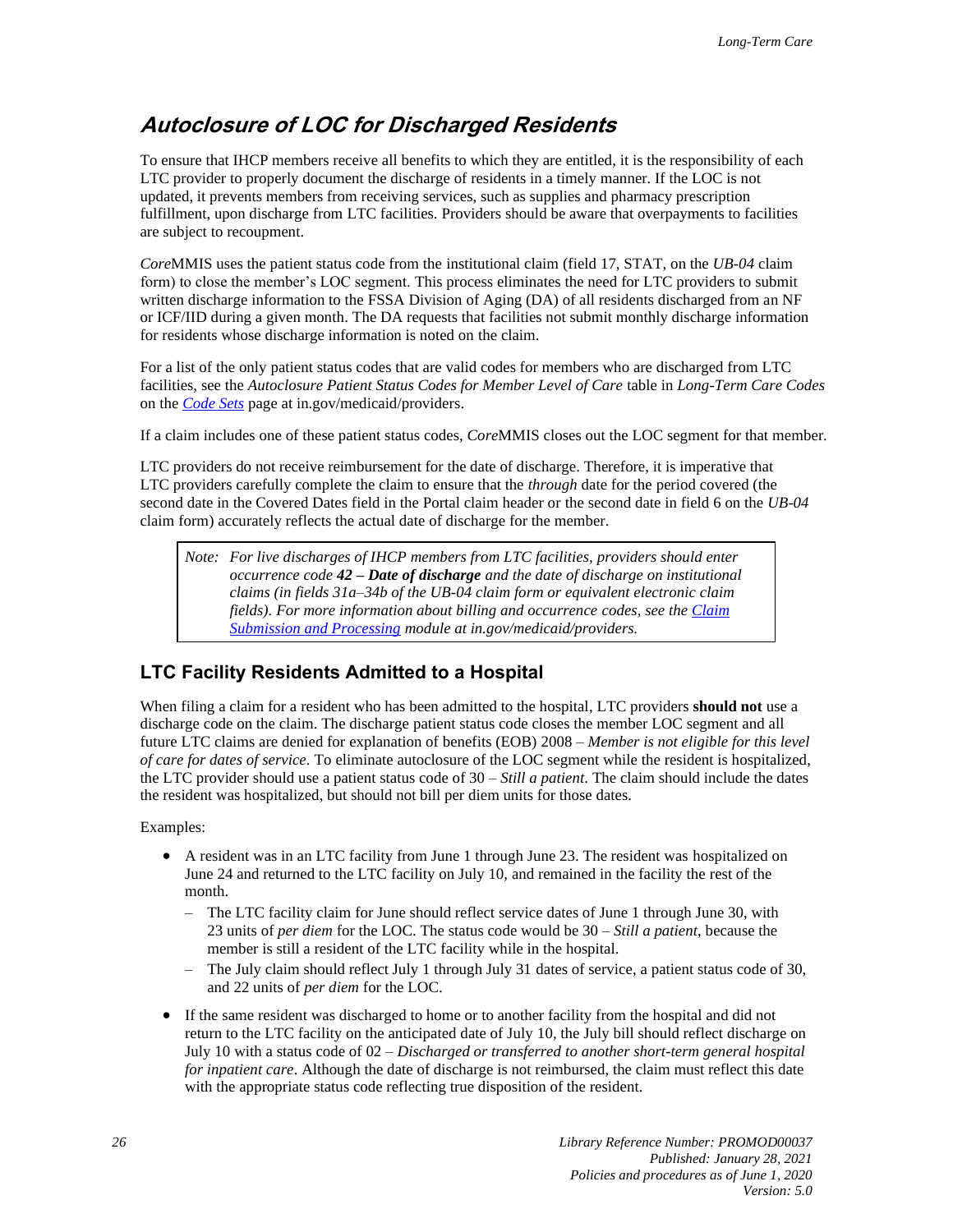### **LTC Facility Residents Who Elect Hospice Benefits**

When a resident elects the hospice benefit while remaining in the LTC facility, the LTC facility provider must not use a discharge code on the claim. To eliminate autoclosure of the LOC segment and provide continuity of reimbursement, the provider should use a patient status code of 30 and reflect the date the resident began hospice coverage as the "through" date for the period covered on the claim.

#### **Correcting an Erroneous Autoclosure**

Providers that have previously received payment for a particular resident but have recently received claim denials for EOB 2008 should contact the **LTC help desk** at **(317) 488-5094**. **Providers must not contact the DA.** If the member's LOC was discontinued as a result of the discharge status code, Provider Relations will review the claims to determine which claim caused the autoclosure. If an incorrect status code was used, Provider Relations will advise the provider of any action that should be taken so that the LOC, when deemed appropriate, *can be manually restored* in *Core*MMIS.

To have claims considered for payment, two steps must occur:

- 1. The provider must adjust or replace paid claims that indicated an incorrect discharge patient status code.
- 2. The provider must call the LTC help desk to have the LOC updated.

After the LOC changes are made, the denied claims can be rebilled and considered for payment. If the denied claims are resubmitted prior to the LOC being updated, the claims will deny again with EOB 2008.

#### **Autoclosure Process for Inpatient Crossover Claims**

*Core*MMIS uses the patient status code (field 17, STAT, of the *UB-04* claim form) of inpatient crossover claims to close the member LOC segment. LOC information must match billing provider information.

If an accommodation code is billed on the crossover claim, the *through* date of service is less than or equal to the end date of the member LOC segment, and the patient status code indicates discharge as listed in *Long-Term Care Codes* on the *[Code Sets](https://www.in.gov/medicaid/providers/693.htm)* page at in.gov/medicaid/providers. *Core*MMIS will close the member LOC segment using the *through* date of service from the claim as the LOC end date.

This autoclosure process enables dually eligible members who are discharged from an LTC facility while on a Medicare Part A stay to readily receive services in the community that are not available to members with an active NF LOC.

*Note: Inpatient crossover claims indicating the patient status code 02 – "Discharged or transferred to another short-term general hospital for inpatient care" will not be included in the autoclosure process for members on a Medicare Part A stay. In the event the member does not return to the LTC facility from the hospital stay, the LTC facility must notify either DXC or the DA so the LOC can be manually end-dated.*

#### **Retro-Rate Adjustments**

If a provider experiences claim denial in conjunction with a retro-rate adjustment, and the LTC help desk has reviewed and manually reopened an LOC segment, the provider may rebill the denied claim on paper. If the denied claim is past the filing limit, the provider should attach a letter stating that the claim was denied due to an autoclosure of the LOC during a retro-rate adjustment. The letter should also indicate that the provider has spoken with the LTC help desk, and that the LOC segment for the member has been reinstated. The letter is sufficient to waive the filing limit and allow the claims to be processed.

Providers that previously received payment for claims with an incorrect status code should initiate adjustments that reflect the correct status codes. This process ensures that the correct information is reflected in *Core*MMIS and alleviates any future denial of claims during retro-rate adjustments.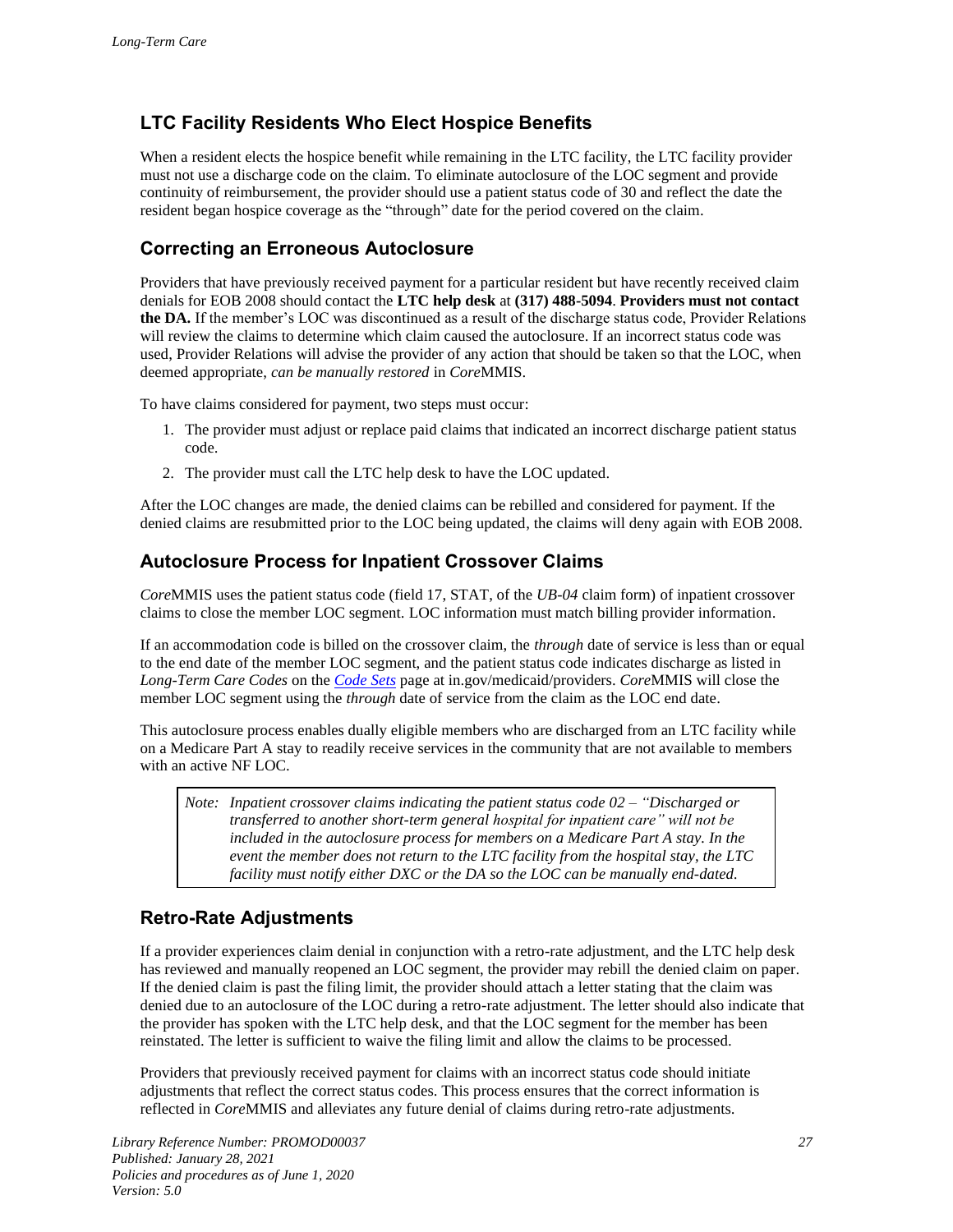**DXC deactivates the autoclosure process for retro-rate adjustments.** This deactivation prevents claim denial and the creation of unnecessary accounts receivable for LOC segments, which have previously been manually restored by DXC following notification that the provider billed the incorrect patient status code.

*Note: Hospice providers are not required to submit individual claim adjustment forms to DXC for retro-rate adjustments for room-and-board payments under the IHCP hospice benefit. DXC implemented changes to the claim-billing system to allow mass adjustments for NF room-and-board rate of hospice claims billed under type-of-bill code 822 and for hospice revenue codes 653, 654, 659, 183, and 185. The system change permits hospice claims under these revenue codes to be mass adjusted on the same date that the NF retro-rates are mass adjusted. This change expedites hospice claims payments to contracted NFs. Hospice and NF providers are reminded that mass adjustments to the room-and-board rate under the IHCP hospice benefit for members residing in NFs are reflected on the hospice provider's Remittance Advice (RA). Hospice and NF providers are encouraged to develop coordination and payment procedures to address this retro-rate adjustment issue in their contracts.*

### <span id="page-33-0"></span>**Medicare Crossover Payment Policy**

In accordance with *405 IAC 1-18-2,* the IHCP makes a payment only when the Medicare payment amount is less than the IHCP rate on file at the time DXC processes the crossover claim. A paid claim can have an amount of \$0.

When an NF resident elects Medicare benefits for room and board, the NF collects liability at the beginning of the month, as if the resident was not using Medicare days:

- If the resident uses Medicare room-and-board benefits for the entire month, the NF places the liability collected at the beginning of the month in the resident's personal needs allowance account. If the resident uses Medicare benefits for room and board for several months, the resident could exceed his or her personal resources limit. In this case, the NF must notify the county caseworker, who redetermines the financial eligibility of the resident and may end-date the resident's IHCP eligibility until personal resources are again exhausted. The resident may then reapply for Medicaid and must complete a new PASRR through the State's PASRR web-based system.
- If the resident uses only a portion of the month for Medicare room-and-board benefits, the liability collected by the NF is only for the days that Medicaid paid the NF room and board. The NF places the remaining liability in the resident's personal needs allowance account. If the dollar amount in the personal needs account exceeds the limit allowed, the nursing facility must notify the county caseworker.

Medicare payment policy permits coinsurance or copayment and deductible amounts that cannot be collected by the NFto be treated as a *Medicare bad debt* and are generally eligible for reimbursement by Medicare to ensure that any adverse financial impact on the NFis minimal.

The FSSA has received inquiries from providers about what claims can be submitted to Medicare as bad debt when EOB 9004 – *Pricing adjustment – amount paid is zero* has posted to an adjudicated claim on the provider's RA. Providers must send bad debt information to Medicare for review. Providers must submit a copy of the IHCP RA to reflect that the claim was adjudicated by the IHCP and paid at zero. The RA reflects member liability deductions included in the adjudicated claim by indicating the specific dollar amount in the patient liability field (PATIENT LIAB) on the RA, which is located between the other insurance amount field (OTH INS AMOUNT) and the PAID AMOUNT field. If an amount is indicated in this field, this amount of member liability was deducted from the claim. EOB 9004 should **not** be used as the basis for determining whether a member liability amount was deducted from the claim.

In addition, some NF providers have misused resident personal resource account funds to satisfy a coinsurance, copayment, or deductible cost.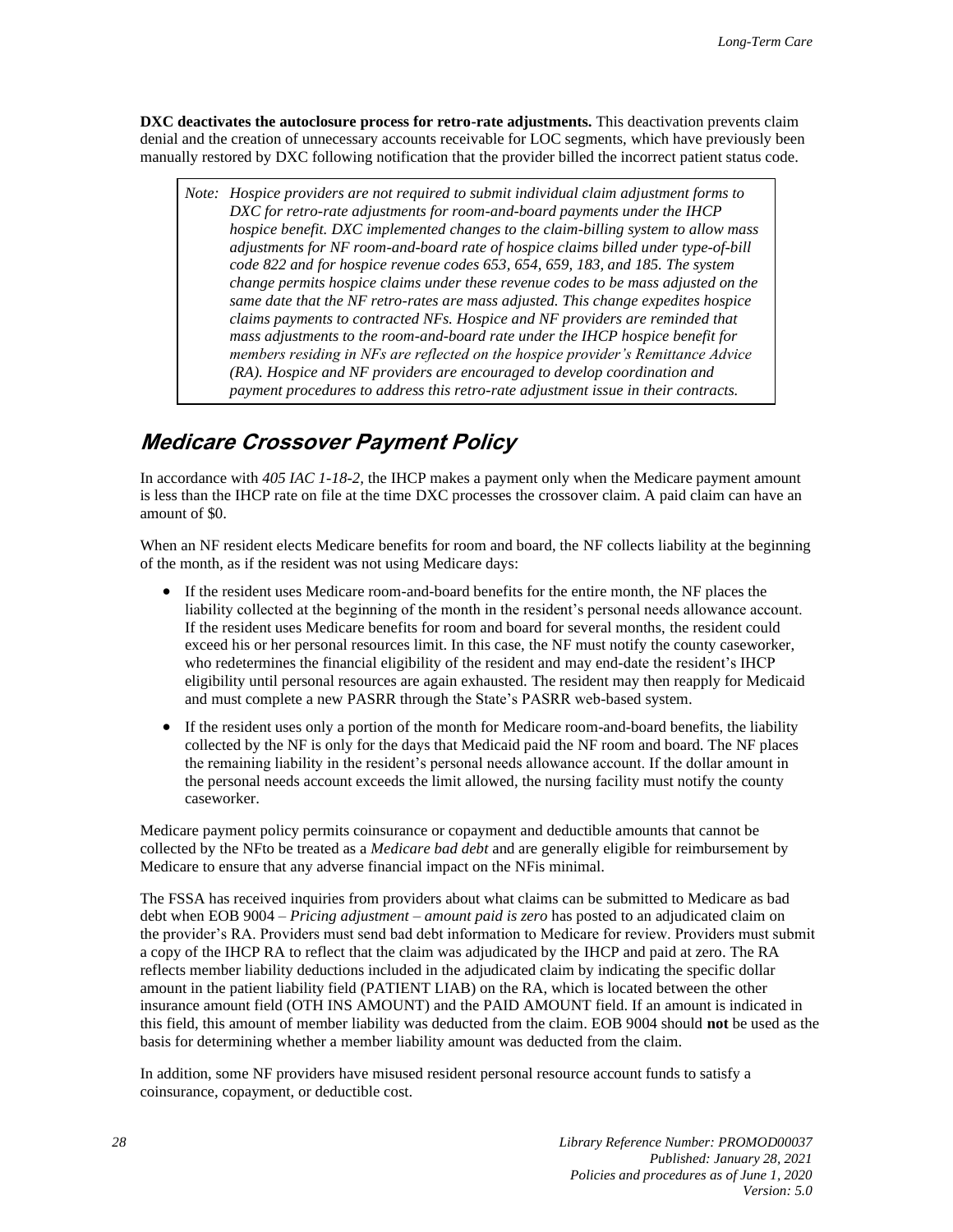*Note: The IHCP does not allow an NF to use any portion of a member's personal resource account to cover any portion of the coinsurance, copayment, or deductible amount that is not paid by the IHCP program.*

For example, if the Medicare payment is *greater than* the IHCP-allowed amount and the claim is paid at zero, the coinsurance, copayment, or deductible cannot be collected by the NF from the member's personal resource account. Similarly, if the Medicare paid amount is *less than* the IHCP amount, allowing a portion of the coinsurance, copayment, or deductible to be paid, the difference between the payment amount and the difference in the coinsurance or copayment amount or deductible cannot be collected from the member's personal resource account. Providers that have not been following the correct policy must begin doing so immediately.

## <span id="page-34-1"></span>**Nursing Facilities Not Medicare-Certified**

IHCP-enrolled nursing facilities that are not Medicare-certified must comply with the following:

- The NF must use the Certification Statement available on the *[Forms](https://www.in.gov/medicaid/providers/470.htm)* page at in.gov/medicaid/providers to certify to the FSSA that it will not request payment from the IHCP for services rendered to dually eligible IHCP members who are eligible to receive Medicare Part A nursing facility benefits. For as long as an NF elects not to become Medicare-certified, the NF must submit this certification annually to the FSSA's rate-setting contractor, Myers and Stauffer. NFs must send the Certification Statement with the facility's regularly scheduled cost report submission.
- The NF must maintain clinical, payment, and benefit records in sufficient detail to substantiate to the FSSA that a member for whom IHCP payment was requested is not also entitled to or eligible for Medicare Part A nursing facility benefits. The facility must contact the Medicare fiscal intermediary to determine the availability of Medicare.

## <span id="page-34-0"></span>**Certificate of Need Program**

The new Certificate of Need program became effective July 1, 2019, for Indiana comprehensive care facilities (nursing facilities). This program is the result of *Senate Enrolled Act 190* from the 2018 session of the Indiana General Assembly.

With certain exceptions, a Certificate of Need is required to:

- Build, develop, or establish a new healthcare facility (nonreplacement facility)
- Move an existing healthcare facility to another county
- Relocate beds from one facility to another
- Change the comprehensive bed capacity of a healthcare facility
- Change the type or scope of any healthcare service offered by a healthcare facility

Exceptions that do not require a Certificate of Need can be found at *IC 16-29-7-1* and *IC 16-29-7-16*. If providers believe they meet one of the exceptions, they can email their exception request to the Indiana State Department of Health (ISDH) at *providers@isdh.IN.gov* for review.

Certificate of Need applications will be accepted July 1 through July 31 each year. Applications submitted after July 31 will be reviewed the following year. All Certificate of Need applications must include all information required in the application and be submitted with a nonrefundable \$5,000 application fee.

Applications for a Certificate of Need will be evaluated according to all relevant State Health Plan standards, policies, and criteria.

For more information, see the *Certificate of [Need Program](https://www.in.gov/isdh/28280.htm)* page at in.gov/isdh.